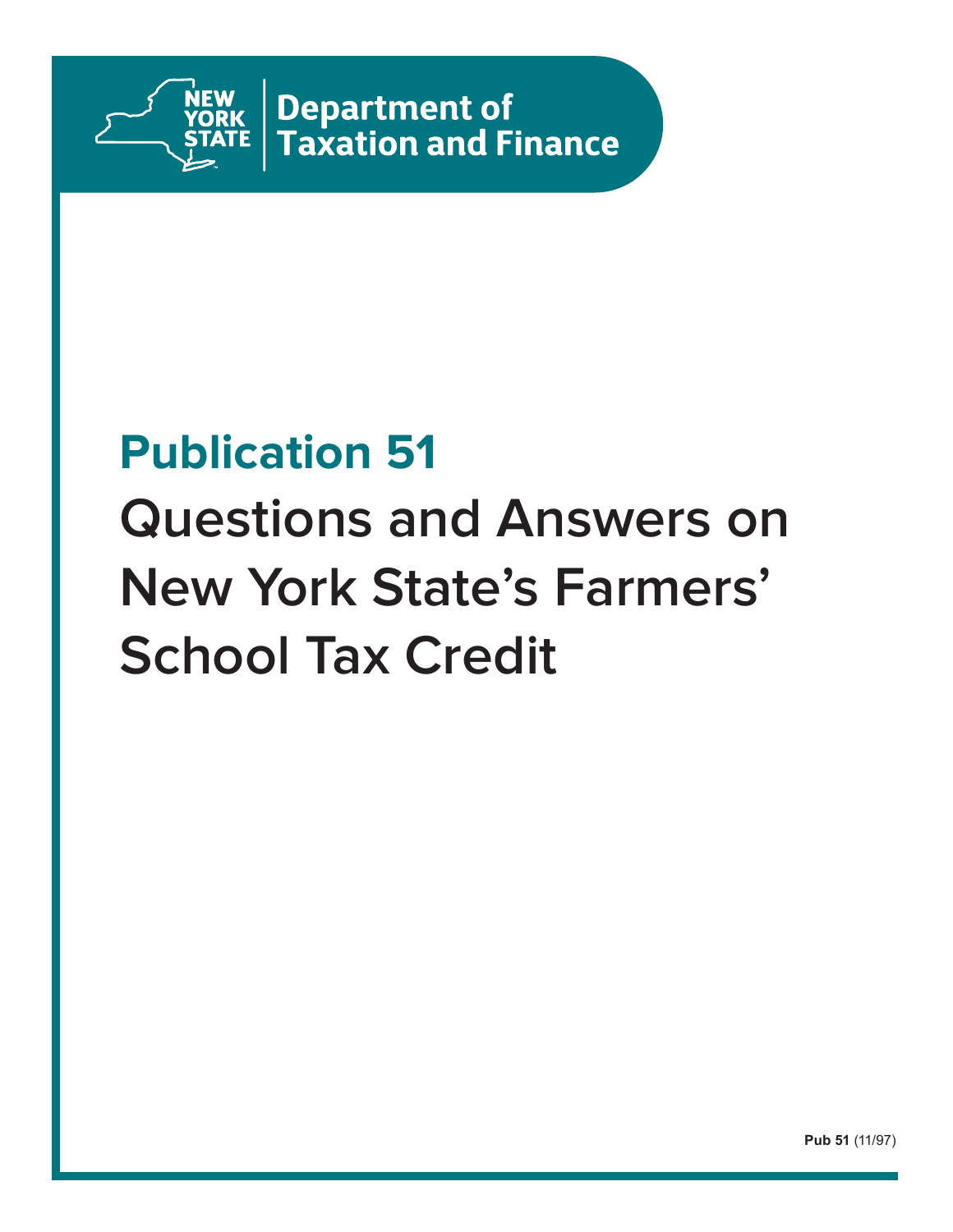New York State **Publication 51.1** Taxation and Finance December 2006

#### **Update to Publication 51 Questions and Answers on New York State's Farmers' School Tax Credit**

#### **Note: This update supersedes Publication 51.1 dated April 2006. The current version of Publication 51 is dated 11/97.**

 Legislation passed by the legislature and signed into law by Governor Pataki during 1998, 1999, 2003, 2005, and 2006 provides new enhancements to the *Farmers' School Tax Credit*. In addition, information is added concerning several issues addressed in the original publication. The law changes and the additional information about the credit are explained below. Except as explained in this update, all other issues addressed in Publication 51 remain valid.

#### **Legislative Changes**

#### **Part II - Eligible Farmer**

 For tax years **beginning on or after January 1, 2003**, the statutory definition of *eligible farmer* has been expanded. Taxpayers will meet the definition of *eligible farmer* if their:

• federal gross income from farming for the tax year is at least two-thirds of their excess federal gross income; or

• average of federal gross income from farming for the tax year and the two consecutive tax years immediately preceding that tax year is at least two-thirds of their excess federal gross income for the tax year.

 Prior to the amendment, taxpayers met the definition of *eligible farmer* only if their federal gross income from farming for the tax year was at least two-thirds of their excess federal gross income.

 The following revisions have been made to question 2 on page 5 and questions 3 and 4 on page 6.

 For purposes of question 2, *What is considered farming for purposes of this credit?*, for tax years **beginning in 2006 and after**, a person is also engaged in the business of farming if the person is a shareholder of a New York C corporation that has made a special gross income from farming election on Form CT-47.1, *Election or Termination of Election to Deem Income for Purposes of the Farmers' School Tax Credit*.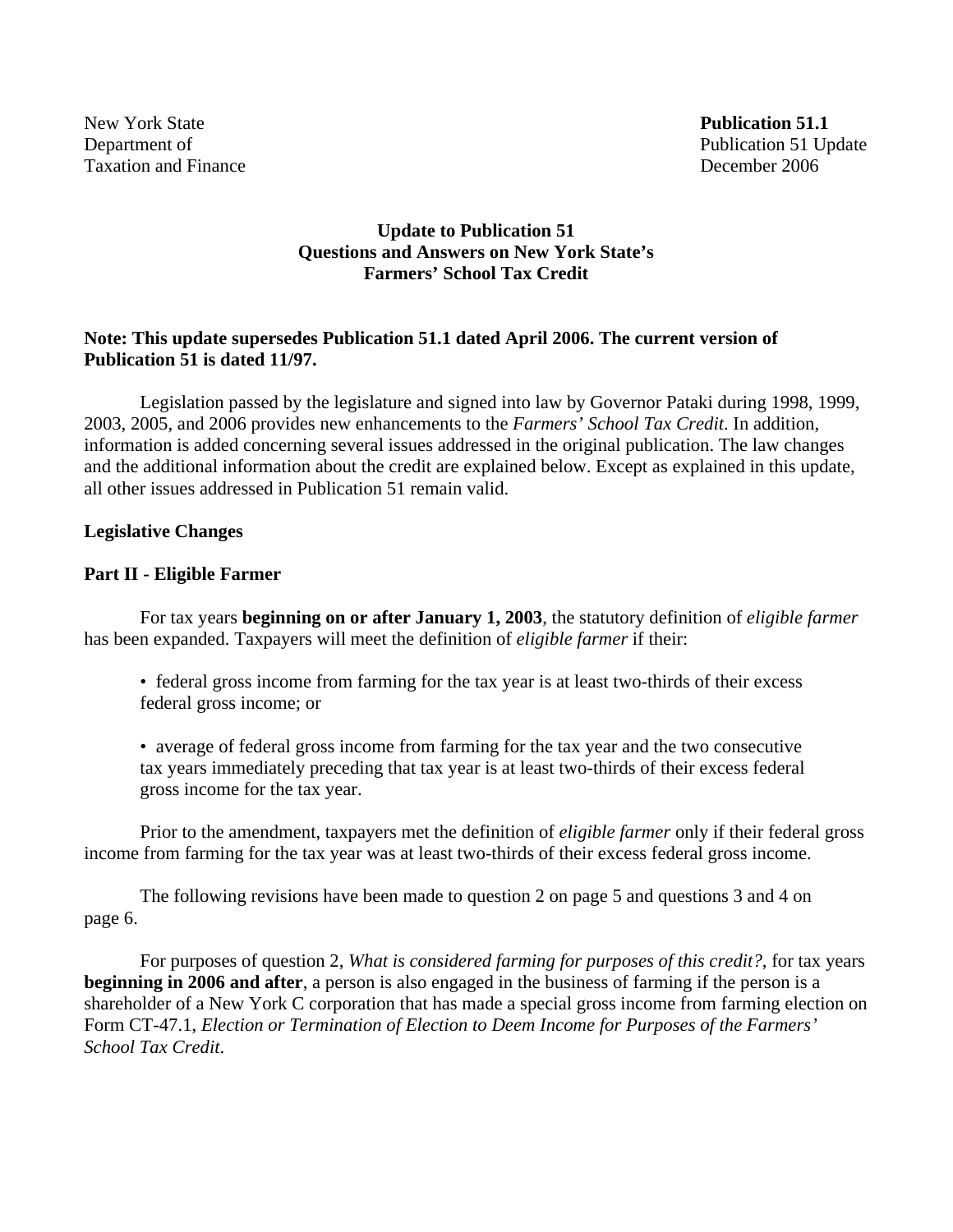In addition, *farming* will include commercial horse boarding operations as defined in section 301(13) of the Agriculture and Markets Law and the growing of Christmas trees, for purposes of transplanting or cutting from the stump, under a managed Christmas tree operation.

 For purposes of question 3, *What is considered gross income from farming for an individual?,* and for question 4, *What is gross income from farming for a corporation?*, for tax years **beginning in 2006 and after**, gross income from farming will also include gross income from commercial horse boarding operations as defined in section 301(13) of the Agriculture and Markets Law, to the extent not included in farm income reported on the individual's or corporation's federal income tax return and gross income from the growing of Christmas trees, for purposes of transplanting or cutting from the stump, under a managed Christmas tree operation.

 Also for purposes of question 3, for tax years **beginning in 2006 and after**, gross income from farming includes:

 • your pro rata share of gross income from farming from a New York C corporation that has made a special gross income from farming election on Form CT-47.1;

 • your pro rata share of your partnership's gross income from farming that represents the partnership's pro rata share of gross income from farming from a New York C corporation that has made a special gross income from farming election on Form CT-47.1; and

 • your pro rata share of your New York S corporation gross income from farming that represents the S corporation's pro rata share of gross income from farming from a New York C corporation that has made a special gross income from farming election on Form CT-47.1.

#### **Part III - Qualified Agricultural Property**

 For tax years **beginning in 2001 and thereafter**, the statutory definition of *qualified agricultural property* has been expanded to include land set aside or retired under a federal supply management or soil conservation program. (Note: This amendment merely confirms existing Tax Department policy that such property qualifies for the credit: See Part III, question 10, on page 11.)

 Also, for tax years **beginning in 2006 and after**, the definition of *qualified agricultural property* includes land that at the time it becomes subject to a conservation easement would have been *qualified agricultural property*. (Note: Prior to this amendment, land that was subject to a conservation easement would have been *qualified agricultural property* **only** if such land was used in agricultural production.)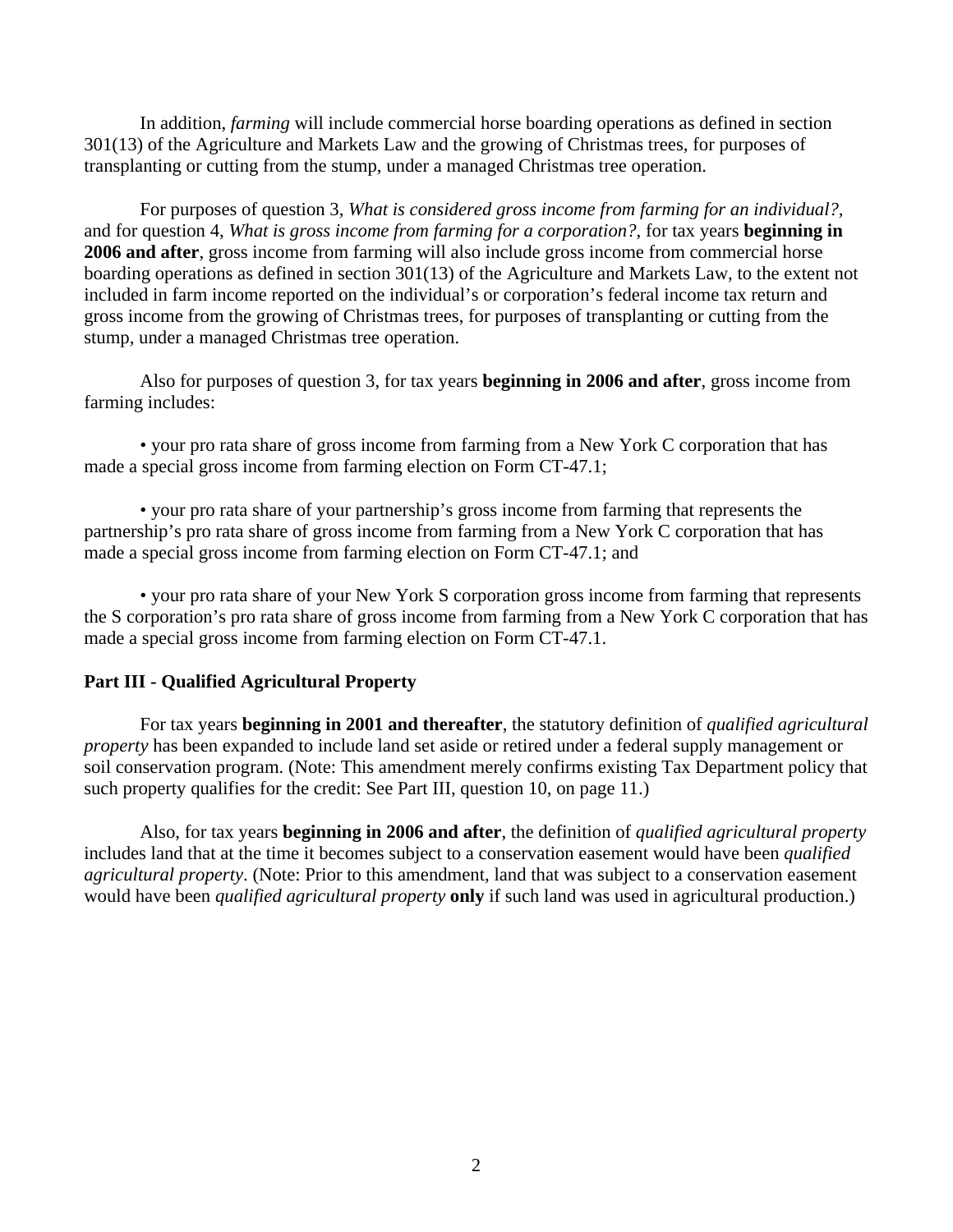#### **Part IV: Eligible Taxes**

 The answer to question 1 on page 13 states that only real property taxes levied by a school district on qualified agricultural property **owned** by the taxpayer qualify for the credit. For tax years **beginning in 1999 and thereafter**, in the case of the sale of qualified agricultural property under a land sales contract,<sup>\*</sup> the buyer will be treated as the owner of the property if the following conditions are met:

• the buyer must be obligated under the land sales contract to pay the school district property taxes on the purchased property; and

• the buyer must be entitled to deduct those taxes as a tax expense for federal income tax purposes.

 A buyer who meets these conditions will be considered the owner even though legal title to the property (i.e., the deed) has not been transferred to the buyer. Accordingly, the buyer, if an eligible farmer, will be entitled to claim the credit (subject to the credit limitation based on income).

**Note:** If the buyer is treated as the owner under these provisions, the seller may not claim the credit for the same property.

 For tax years **beginning in 2005 and after**, eligible school district property taxes levied by a school district on qualified property owned by the taxpayer's father, mother, grandfather, grandmother, brother, or sister qualify for the credit if (1) the taxpayer has a written agreement with the owner(s) that the taxpayer intends to eventually purchase that qualified agricultural property, even if the taxpayer did not actually pay the school district property taxes on the qualified agricultural property, and (2) the owner(s) has given the taxpayer a document stating that the owner(s) is waiving his/her right to claim the credit, if any, on the qualified agricultural property that is subject to the written agreement.

The written agreement does not have to be in any particular legal form but it must be signed by all parties to the agreement and must have been in effect for at least part of the tax year to which the credit relates. The waiver document does not have to be in any particular form, but it can be for only one tax year and must include (1) the name of the owner(s), (2) the name of the relative with whom the owner(s) has entered into a written agreement to sell his/her qualified agricultural property, (3) a statement that the owner(s) is waiving his or her right to claim the farmers' school tax credit, (4) the tax year to which the waiver applies, (5) the date the agreement to sell was entered into, and (6) the signature of the owner(s). The waiver document must be given to the taxpayer even if the owner(s) does not qualify to claim the farmers' school tax credit on the property. Once the waiver is made for a tax year, it cannot be revoked for that tax year, but the owner(s) may decide whether or not to issue a waiver for any subsequent tax year.

 <sup>\*</sup> A land sales contract, commonly referred to as an *installment land contract*, is an agreement to transfer land ownership in exchange for a series of principal and interest payments. The seller does not transfer formal title to the property to the buyer until all or a certain number of payments are made. A land sales contract may also be referred to as *contract for deed*, *bond for deed*, *conditional sale of real estate*, *contract for sale of land*, and *land contract*. A *lease with an option to purchase* type arrangement is not a land sales contract.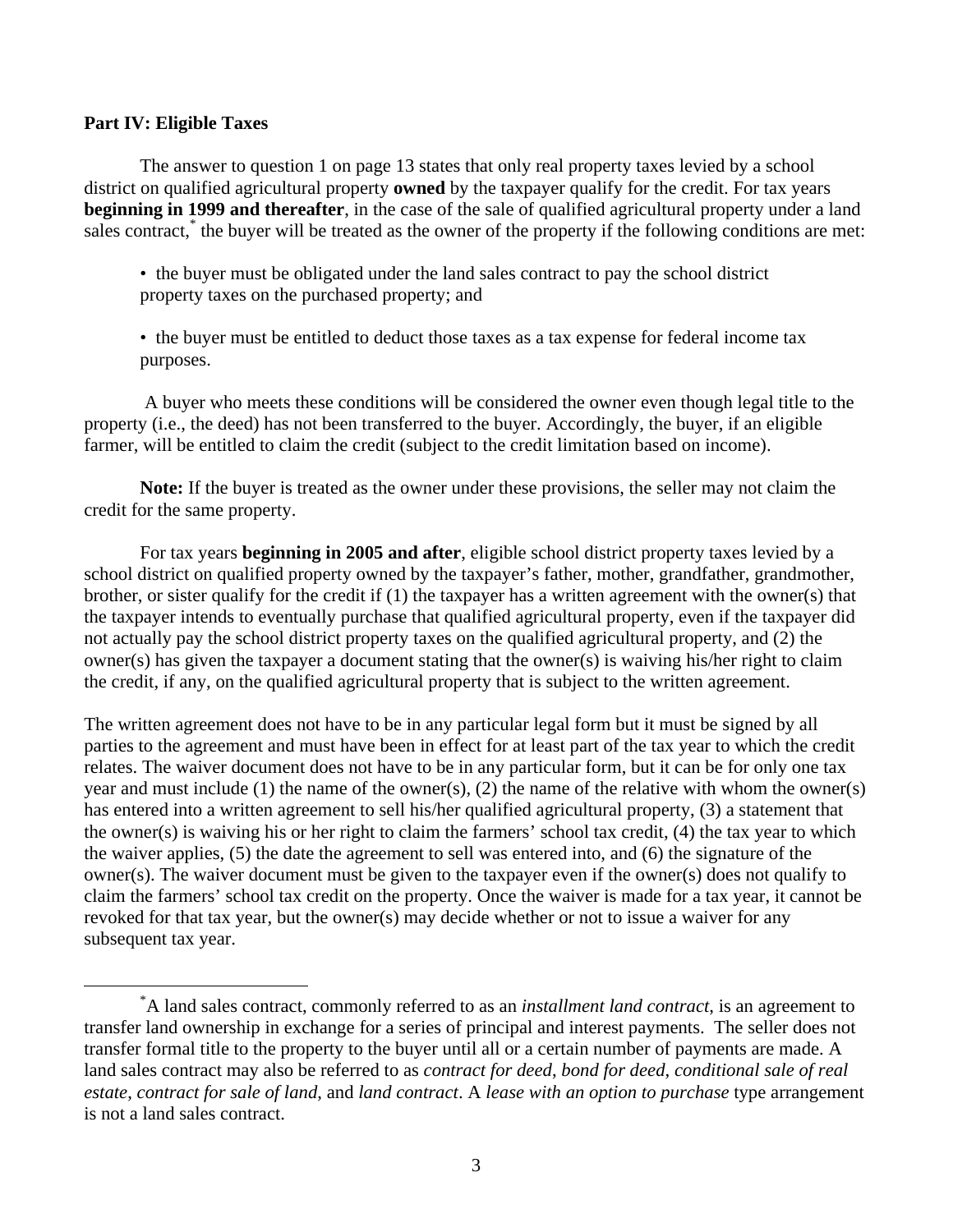#### **Part V: Base Acreage and Related Party Rules**

 Under question 2, on page 15, the base acreage amount of 250 acres will now apply to tax years **beginning after 1997 and before 2006**. Previously, this increase was scheduled to take effect for tax years beginning in 1999 and thereafter. For tax years **beginning in 2006 and after**, the base acreage amount is increased to 350 acres.

 Also, for tax years **beginning in 2001 and thereafter**, the base acreage amount is increased by acreage enrolled or participating in a federal environmental conservation acreage reserve program pursuant to Title Three of the Federal Agricultural Improvement and Reform Act of 1996. This provision will allow farmers who participate in this program and whose acres of qualified agricultural property exceed the base acreage amount to receive a larger Farmers' School Tax Credit.

**Example:** For tax year 2001, a farmer owns 300 acres of qualified agricultural property. Thirty acres of that property are enrolled or participating in a federal environmental conservation acreage reserve program pursuant to Title Three of the Federal Agricultural Improvement and Reform Act of 1996. Assuming the farmer otherwise qualifies for the Farmers' School Tax Credit, the farmer's base acreage amount for 2001 will be 280 acres  $(250 + 30)$ . Accordingly, for 2001, the farmer will receive a credit of 100% of the school taxes paid on 280 acres of property and a credit for 50% of the taxes paid on 20 acres of property. Under prior law, the farmer would have only received a 100% credit for the taxes paid on 250 acres of property and a 50% credit for the taxes paid on the remaining 50 acres of property.

#### **Part VI: Credit Limitation Based on Income**

For tax years **beginning in 2006 and after**, the income limitation for purposes of determining credit eligibility is increased. The phaseout of the credit now occurs if the farmer's modified New York adjusted gross income or modified entire net income is between \$200,000 and \$300,000, with no credit allowable if the taxpayer's modified adjusted gross income or entire net income is over \$300,000. Previously, this phaseout occurred when the farmer's modified New York adjusted gross income or modified entire net income was between \$100,000 and \$150,000, with no credit allowable if the taxpayer's modified adjusted gross income or modified entire net income was over \$150,000.

#### **Appendix A: Federal Gross Income for Individuals**

Appendix A is revised to provide that for tax years **beginning in 2006 and after**, federal gross income from all sources includes:

 • your pro rata share of gross income from a New York C corporation that has made a special gross income from farming election on Form CT-47.1, *Election or Termination of Election to Deem Income for Purposes of the Farmers' School Tax Credit*, and

 • your pro rata share of your partnership's gross income and your pro rata share of your New York S corporation gross income that represents the partnership's and S corporation's pro rata share of gross income from a New York C corporation that has made a special gross income from farming election on Form CT-47.1.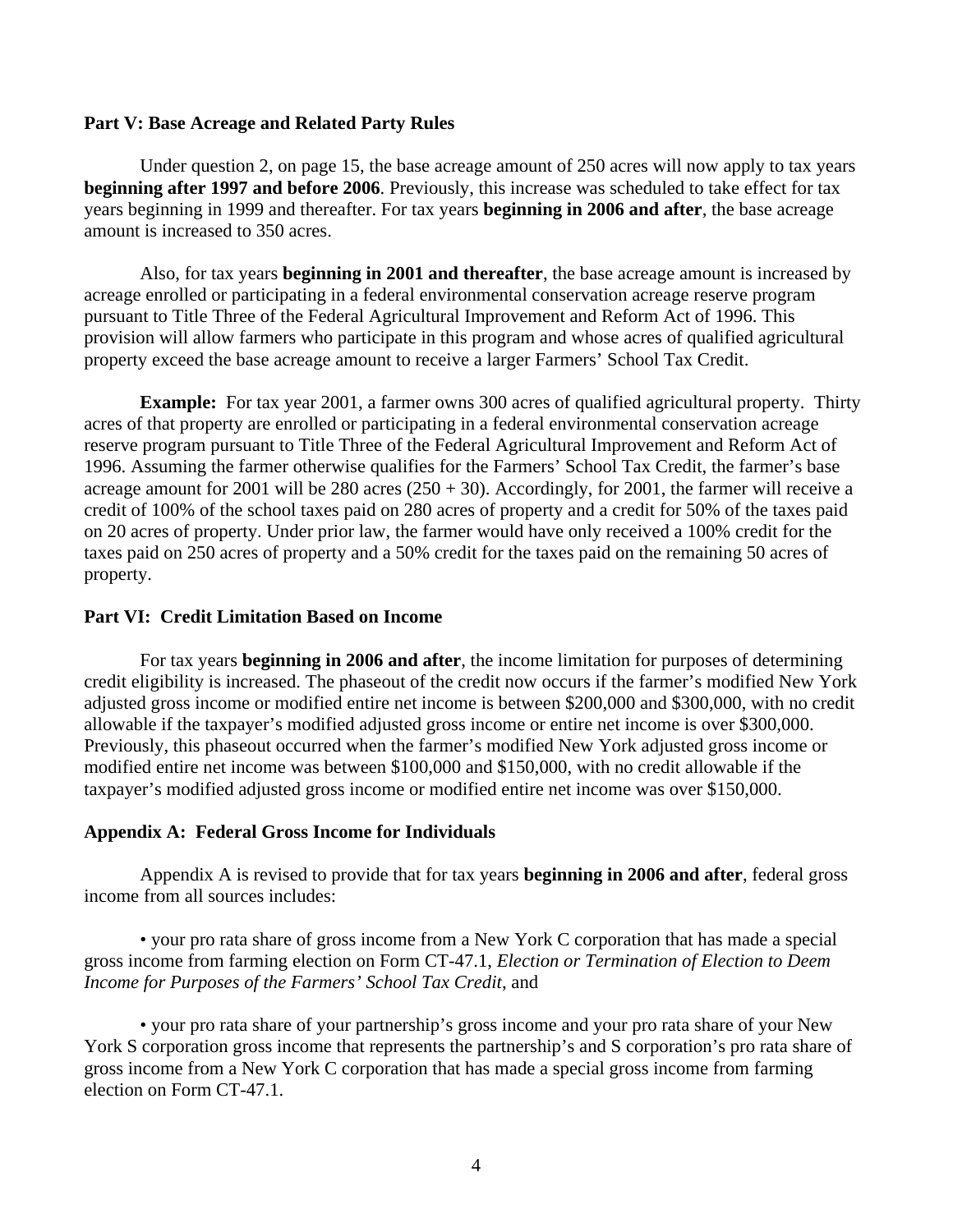Note: This information should be obtained from the New York C corporation, the partnership, and the New York S corporation.

#### **Appendix B: Federal Gross Income** *From Farming* **for Individuals**

Appendix B is revised to provide that for tax years **beginning in 2006 and after**, gross income from farming also includes:

 • gross income from commercial horse boarding operations as defined in section 301(13) of the Agriculture and Markets Law, to the extent not included in farm income reported on the individual's federal income tax return and gross income from the growing of Christmas trees, for purposes of transplanting or cutting from the stump, under a managed Christmas tree operation,

 • your pro rata share of gross income from farming from a New York C corporation that has made a special gross income from farming election on Form CT-47.1, *Election or Termination of Election to Deem Income for Purposes of the Farmers' School Tax Credit*, and

 • your pro rata share of your partnership's gross income from farming and your pro rata share of your New York S corporation gross income from farming that represents the partnership's and S corporation's pro rata share of gross income from farming from a New York C corporation that has made a special gross income from farming election on Form CT-47.1.

Note: This information should be obtained from the New York C corporation, the partnership, and the New York S corporation.

#### **Appendix D: Federal Gross Income** *From Farming* **for Corporations**

Appendix D is revised to provide that for tax years **beginning in 2006 and after**, gross income from farming also includes gross income from commercial horse boarding operations as defined in section 301(13) of the Agriculture and Markets Law, to the extent not included in farm income reported on the corporation's federal income tax return and gross income from the growing of Christmas trees, for purposes of transplanting or cutting from the stump, under a managed Christmas tree operation.

#### **Additional Information**

#### **Part III: Qualified Agricultural Property**

 The answer to question 1 on page 10 states that a structure or building is not qualified agricultural property if it is used for the **processing** of agricultural commodities. However, in the case of the production of maple syrup and cider, and the sale of wine from a farm winery, buildings and structures used to process the sap into syrup, the apples into cider, or the grapes into wine **are** considered qualified agricultural property even though the property is used in processing.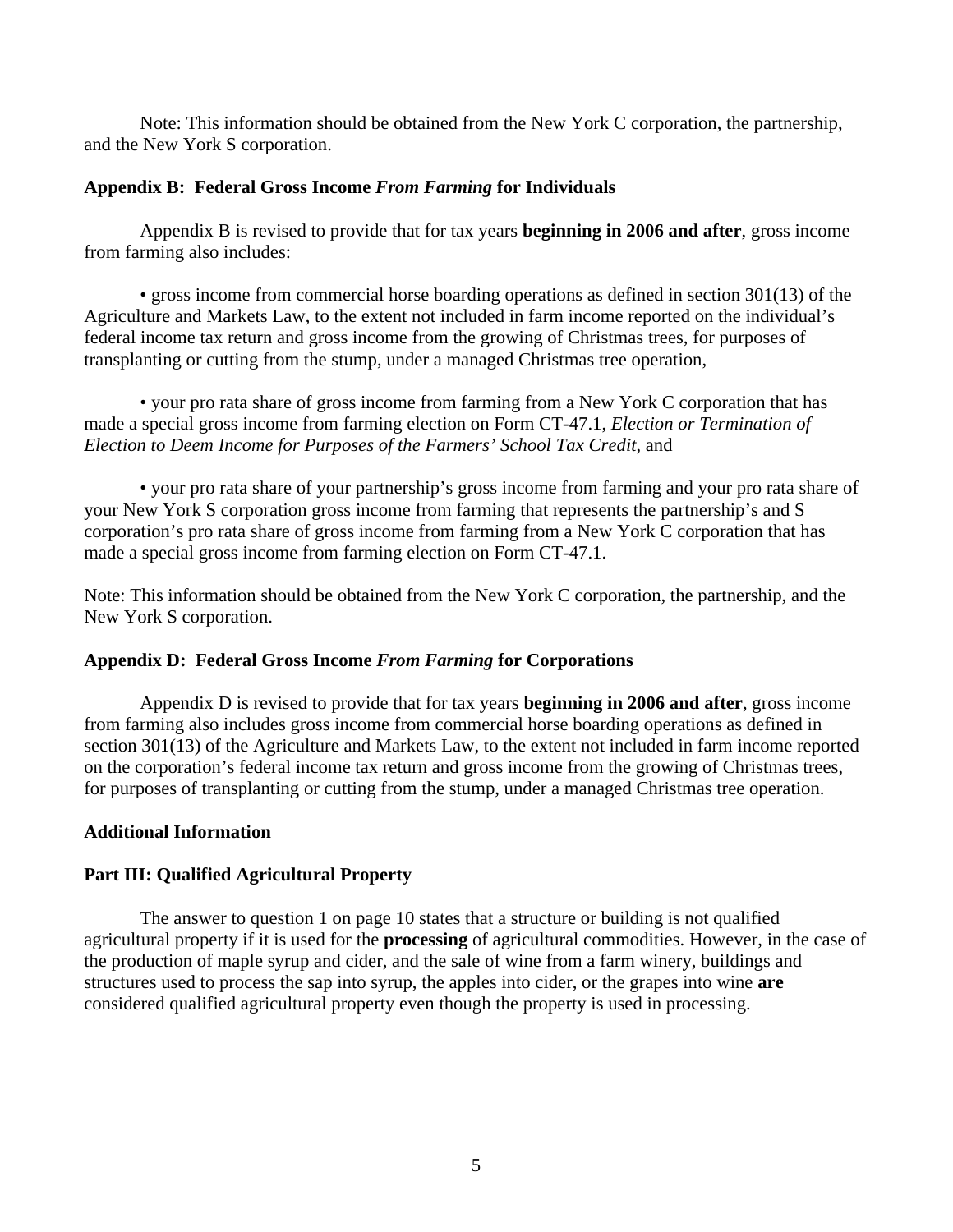#### **Part VI: Credit Limitation Based on Income**

 Under question 5 on page 17, for purposes of computing modified New York adjusted gross income, *farm indebtedness* does not include debt, or that portion of the debt, that is secured by the farmer's principal residence, even if the proceeds of the loan are used for farm expenditures.

#### **Part VII: Credit Recapture**

 The answer to question 1 on page 19 contains examples showing how the recapture rules apply when qualified agricultural property is converted to nonqualified use. The following additional example illustrates the recapture rules that apply when a farmer acquires additional qualified agricultural property in a year after the year in which the farmer first claimed the credit.

**Example:** A farmer first claims the credit for tax year 1997. The credit is claimed on 100 acres of qualified agricultural property. In 1998, the farmer purchases an additional 100 acres of qualified agricultural property and claims the credit for 1998 on the total 200 acres of qualified agricultural property. On June 1, 2000, the entire property is converted to nonqualified use. In this instance, no credit is allowed for the year 2000. However, since the conversion took place after the end of the second year following the year in which the farmer **first** claimed the credit (1997), the farmer is not required to add back the credit claimed in 1997, 1998, or 1999. This is so even though 100 acres of the converted property were not purchased until 1998, and the credit on that portion of the converted property was first claimed in 1998.

#### **Part VIII: Disallowance of Deduction for School Taxes**

 The answer to question 1 on page 21 states that you must include the amount of your credit in your New York adjusted gross income or entire net income in the tax year following the year for which the credit is allowed. However, you **do not** have to make this adjustment if you were required to report the amount of the credit as income on your federal income tax return in the tax year following the year for which the credit is allowed.

#### **Appendix A: Federal Gross Income for Individuals**

 Item 8 states that capital gains from federal Schedule D are to be included in federal gross income from all sources. However, if you had capital gain distributions from a mutual fund but were not required to file federal Schedule D for the year, include in federal gross income any capital gain distributions you entered on line 13 of federal Form 1040.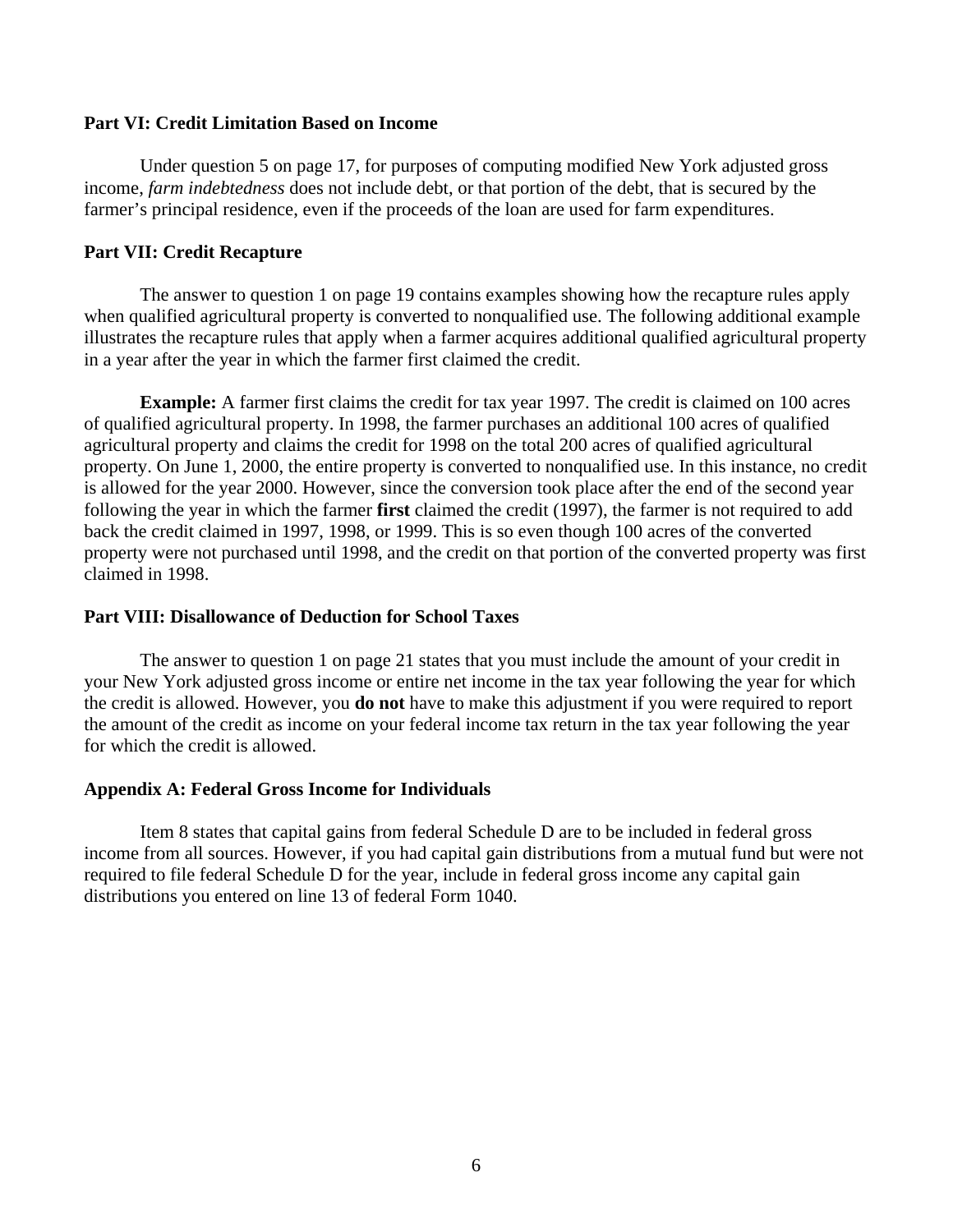#### Table of Contents

| Appendix A |  |
|------------|--|
| Appendix B |  |
| Appendix C |  |
| Appendix D |  |
|            |  |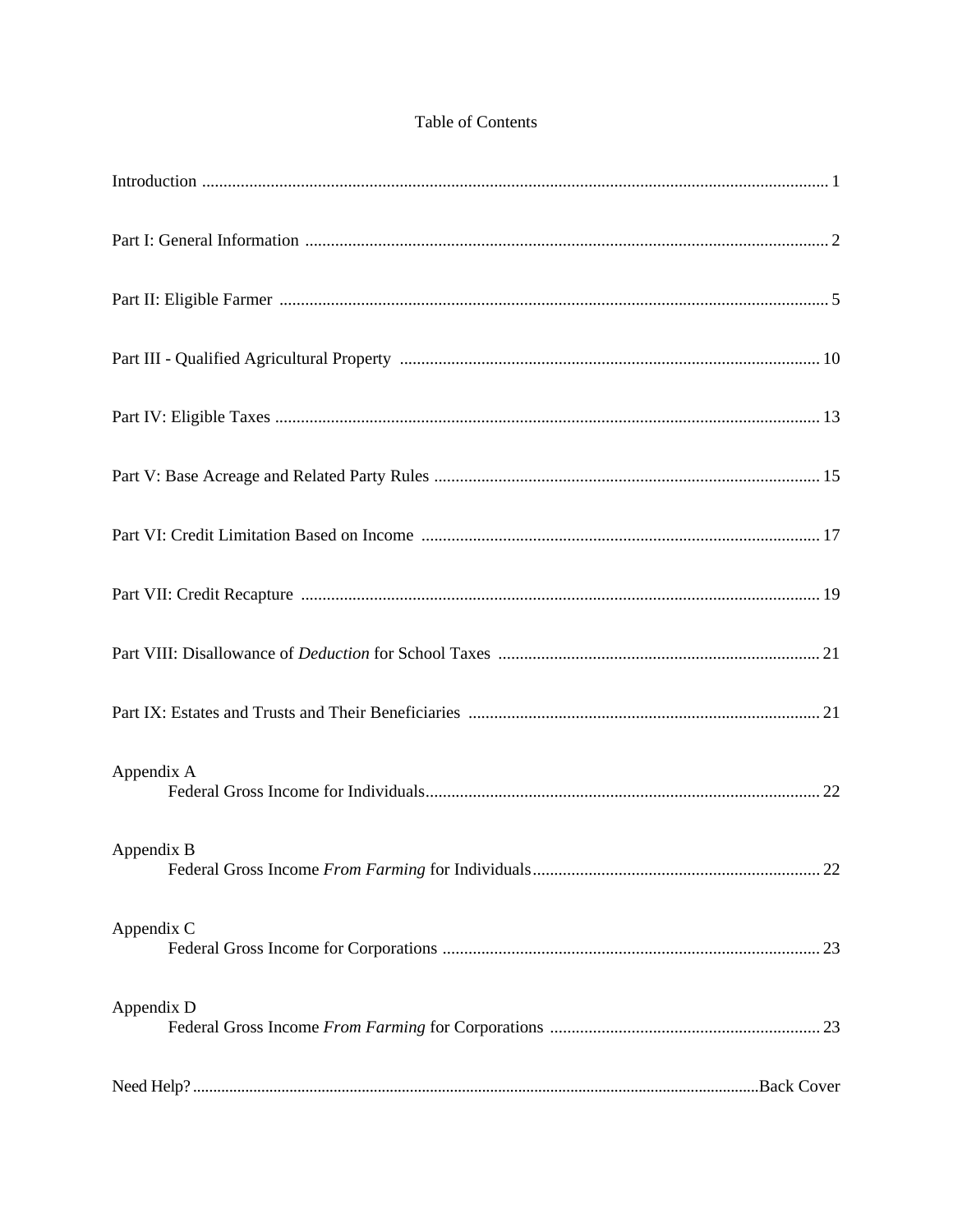## **Introduction**

For tax years beginning after 1996, an eligible farmer may be entitled to an income tax or corporation franchise tax credit for the school district property taxes the farmer pays. The credit is allowed only for school taxes paid on land, structures, and buildings owned by the farmer that are located in New York State and used or occupied for agricultural production. An eligible farmer may be a corporation subject to tax under Article 9-A of the Tax Law (the corporate franchise tax), or an individual or married couple subject to tax under Article 22 of the Tax Law (the personal income tax). In addition, an eligible farmer may be entitled to the credit if the farmer is a partner in a partnership or a shareholder of a New York S corporation that owns property used in agricultural production. Furthermore, an estate or trust or the beneficiaries of an estate or trust may also be eligible for the credit.

The farmers' school tax credit was enacted as part of the Farmer's Protection and Farm Preservation Act of 1996. The credit provides school property tax relief to farmers to help protect and enhance the agricultural industry in New York State and to preserve our valuable open spaces, an important resource for the tourism industry. The credit is allowed against the farmer's income tax or corporation franchise tax, and is fully funded by the state. It is not a real property tax exemption nor is it part of the agricultural assessment program. In addition, since the credit is fully funded by the state, it will not affect the revenue received by local school districts, nor will it shift the school tax burden to the farmer's neighbors.

The credit provisions were further amended in the 1997-1998 New York State budget. The new amendments, which apply to tax years 1998 and thereafter, will enable more farmers to qualify for the credit.

We have prepared the following questions and answers to provide general information to farmers and tax practitioners concerning the new credit. For purposes of clarity, the questions are generally written in the context of individual farmers. However, the rules apply equally to corporate farmers unless otherwise stated, or unless the context of the question indicates otherwise. Due to the diversity of the agricultural industry, it was not possible to address every situation. Taxpayers who have questions not addressed in this publication should contact the Tax Department. Telephone numbers and addresses are listed on the back cover of this publication.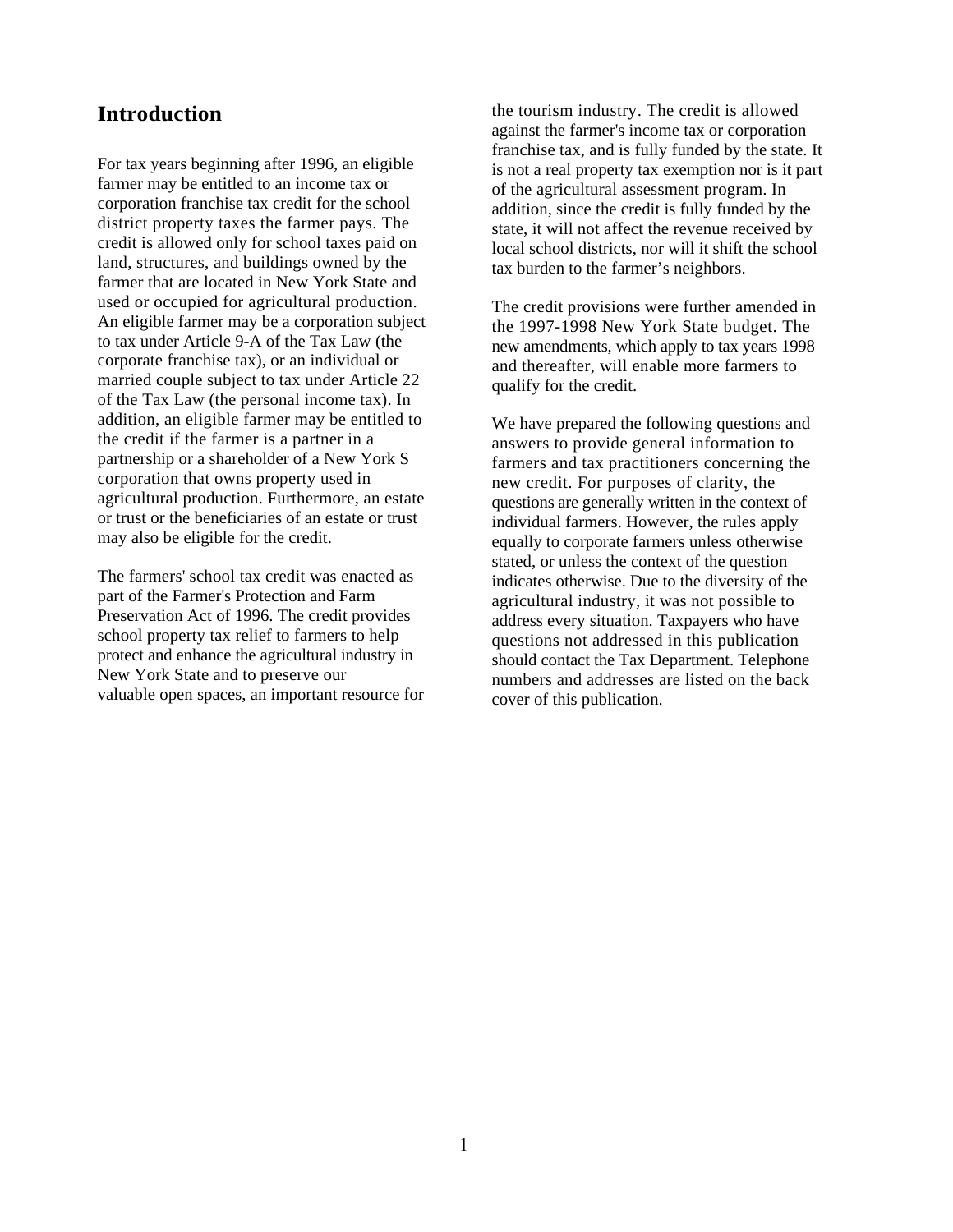## **Part I: General Information**

#### 1. **What is the farmers' school tax credit?**

The farmers' school tax credit is a tax credit allowed against the personal income tax (Article 22 of the Tax Law) or the corporation franchise tax (Article 9-A of the Tax Law), to reimburse some or all of the school district property taxes paid by farmers.

#### 2. **How do I claim the credit?**

You claim the credit on your personal income tax return or corporation franchise tax return when you file it each year. Individuals and estates and trusts will compute the credit on Form IT-217, *Claim for Farmers' School Tax Credit.*  Corporations will compute the credit on Form CT-47, *Claim for Farmers' School Tax Credit.* These forms will be available in early December of each year. To obtain these forms, see *Need Help* on the back cover of this publication.

#### 3. **For what tax years does the credit apply?**

The credit applies to income or corporation tax years beginning in 1997 and thereafter.

#### 4. **Who qualifies for the credit?**

An individual or corporation meeting all the following conditions will qualify for the credit:

- -- The individual or corporation is an eligible farmer (see Part II)
- -- The individual or corporation owns qualified agricultural property during the year (see Part III)
- -- The individual or corporation pays eligible school taxes during the year (see Part IV), and
- -- The individual's or corporation's income is below the income limitation amount (see Part VI).
- 5. **Does my farm have to be located in an agricultural district or must I apply for a special agricultural assessment in order to qualify for this credit?**

No. The credit is not part of the agricultural district or agricultural assessment programs. Accordingly, the availability of this credit does not depend on the land's status for agricultural district or agricultural assessment purposes.

#### 6. **Do I have to own a minimum amount of land or have agricultural sales exceeding a certain dollar amount in order to qualify for the credit?**

No. There are no minimum land or sales requirements to qualify for this credit. However, you must be an eligible farmer as described in Part II, which means that a significant part of your income must be from farming.

#### 7. **Do I have to submit any advance application or certification in order to qualify for this credit?**

No. If you qualify for the credit, you simply claim the credit when you file your personal income tax return or corporate franchise tax return for the tax year.

8. **Will the amount of credit allowed depend upon the type of soil on my property, as in the case of the special agricultural assessments?**

No. The amount of credit does not depend on soil types.

9. **Does my local school board have to take any action in order for me to claim the credit?**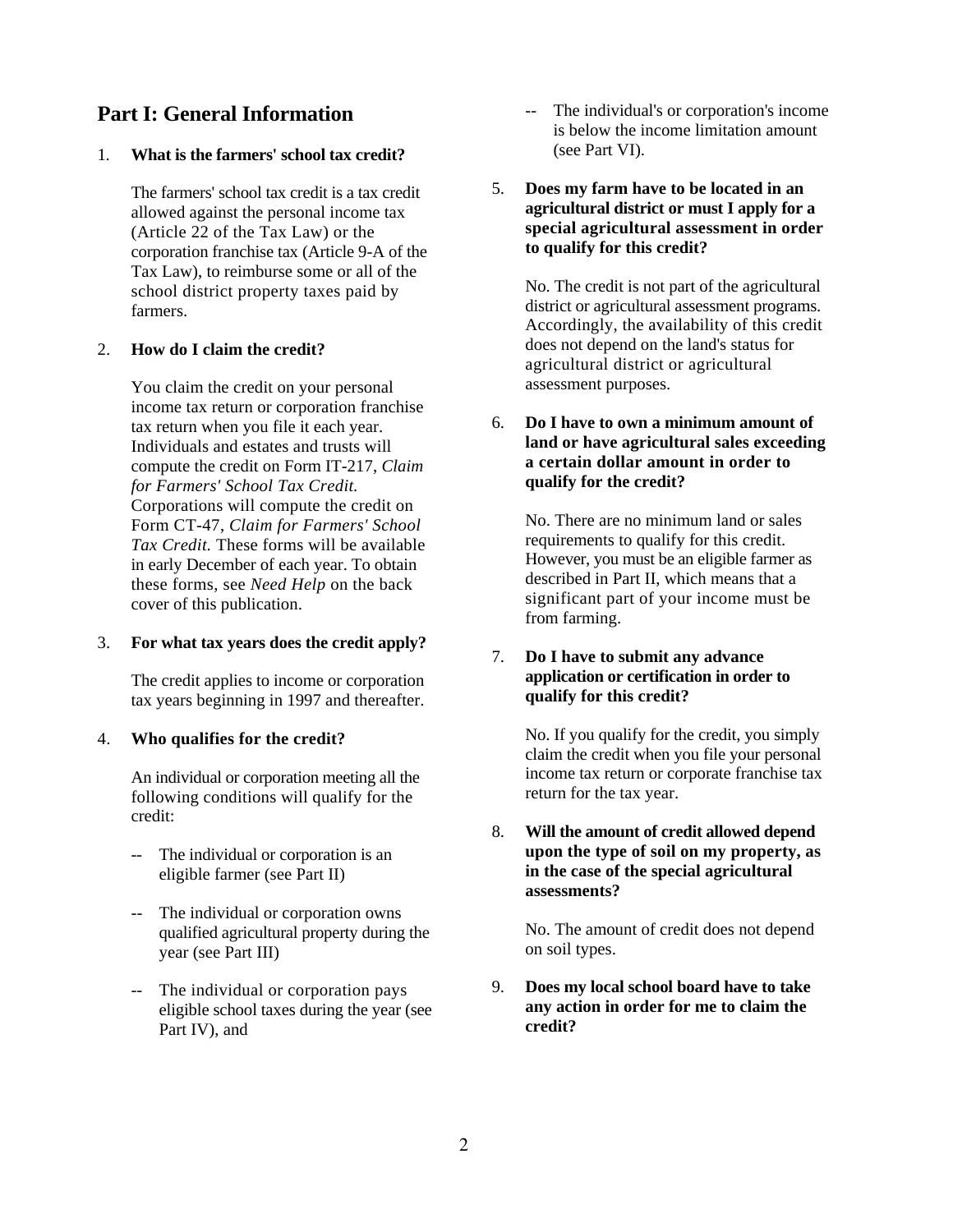No. The credit is a state funded credit allowed under the personal income tax or corporate franchise tax. No action by your local school board is necessary. In addition, because the credit is state funded, the allowance of the credit will not affect the revenue the school district receives, nor will it result in a shift of the school tax burden to your neighbors.

#### 10. **How is the credit computed?**

The credit equals 100% of the school taxes paid on qualified agricultural property where the acreage does not exceed the base acreage amount (see Part V) and 50% of the school taxes paid on acres in excess of the base acreage amount.

#### 11. **What if the amount of the credit exceeds my personal income tax or corporate franchise tax liability for the year?**

If the credit exceeds your personal income tax for the year, reduced by any other credits, the excess amount will be refunded to you, without interest. If the credit exceeds your corporation franchise tax for the year, reduced by any other credits, the excess may be refunded to the corporation, without interest, or the corporation may elect to carry the excess over to future tax years.

#### 12. **Our farm is a corporation that is not a New York S corporation. Can the credit be applied against the corporation's fixed dollar minimum tax or alternative minimum tax?**

No. The credit cannot be applied against those two taxes, but it can be applied against the entire net income tax and the capital based tax.

**Note:** Although by statute the credit is not allowed against the fixed dollar minimum tax and the alternative minimum tax, before any refund is issued, the Department will

apply the credit against those taxes and issue a refund for the net amount. However, if the corporation elects to carryover the credit to succeeding years, the corporation would have to pay the fixed dollar minimum or the alternative minimum tax and would receive a carryover for the credit.

13. **Our farm is a New York S corporation. Does the corporation claim the credit on its franchise tax return or do the shareholders claim their share of the credit on their individual income tax returns?** 

The corporation may not claim the credit. In the case of a New York S corporation that owns qualified agricultural property, the shareholders of the corporation may claim the credit on their personal income tax returns, based upon their shares of the corporation's acres of qualified agricultural property and eligible taxes. However, the individual shareholders must be eligible farmers to claim the credit.

14. **Can partners of a partnership (including members of a limited liability company that is treated as a partnership for federal tax purposes) that owns qualified agricultural property claim their share of the credit?** 

Yes. The partners or members will claim the credit on their personal income tax returns, based upon their share of acres of qualified agricultural property and eligible taxes from the partnership. However, the partner (or member) may claim the credit only if the partner or member is an eligible farmer.

#### 15. **Can an estate or trust, or the beneficiary of an estate or trust, claim their share of the credit?**

Yes. An estate or trust may claim the credit, based upon its share of the acres of qualified agricultural property and eligible taxes, if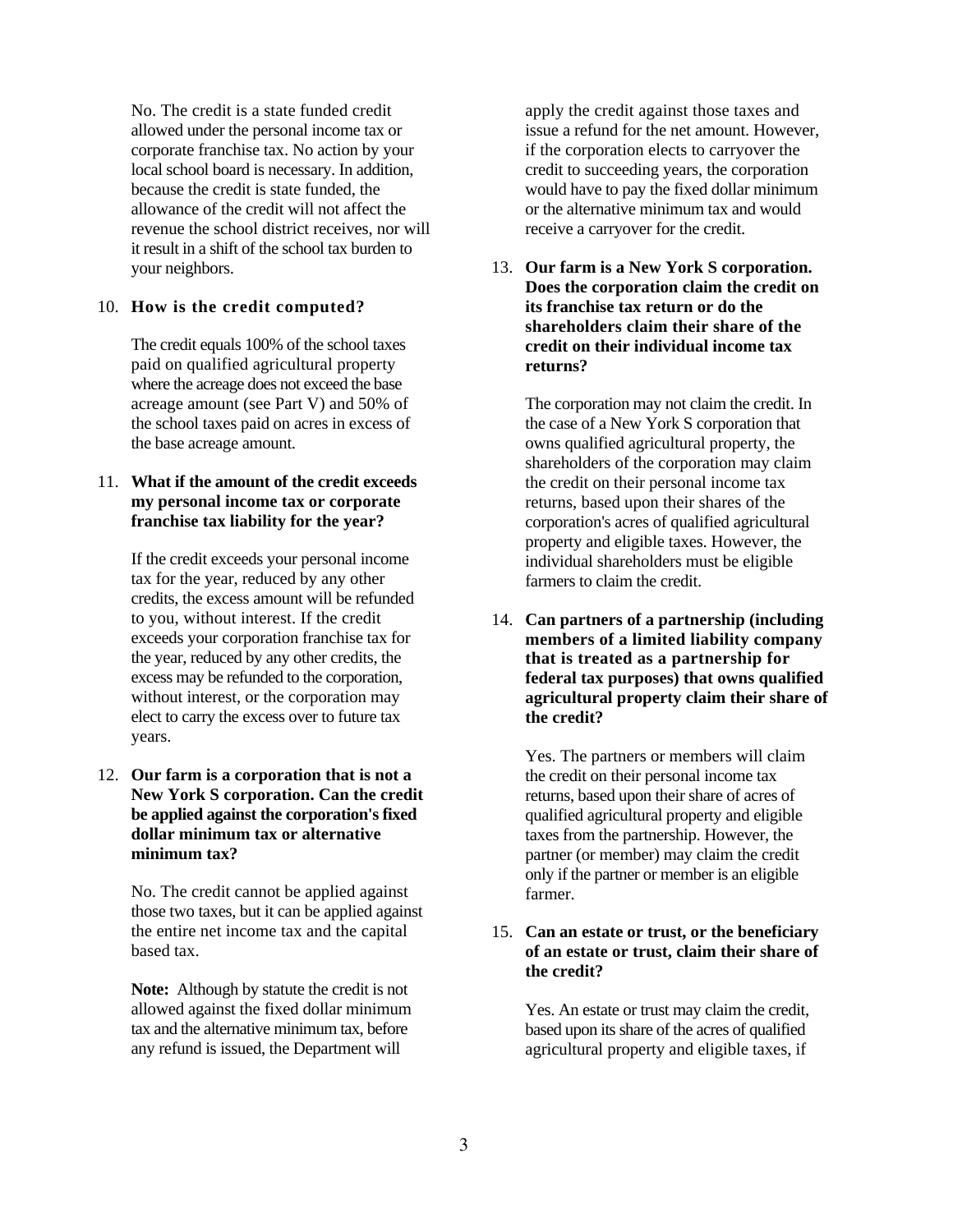the estate or trust is an eligible farmer. A beneficiary of an estate or trust can claim the credit based on his or her share of the acres and taxes, if the beneficiary is an eligible farmer. In general, the rules relating to individual farmers as discussed in this publication also apply to estates or trusts. However, certain special rules apply to estates or trusts. These rules are discussed in Part IX.

16. **Can a nonresident individual claim the credit if the individual owns qualified agricultural property located in New York State?** 

> Yes. The allowance of the credit does not depend upon the resident status of the taxpayer.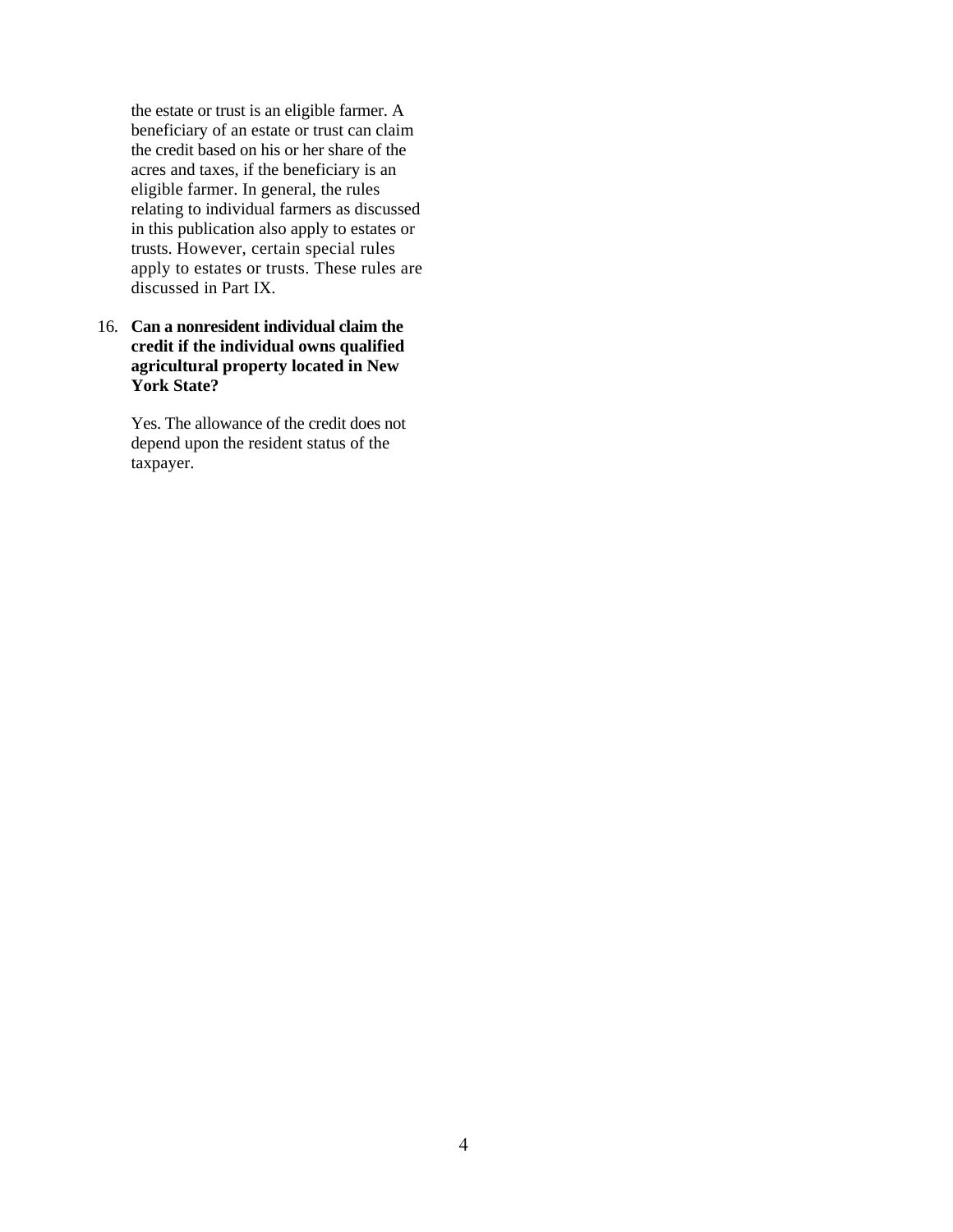## **Part II: Eligible Farmer**

1. **Who is an eligible farmer?** 

**For tax years beginning in 1997 only,** an eligible farmer is an individual or corporation that receives for the taxable year at least 2/3 of his or her **federal gross income** (see Question 9) from farming. An individual who qualifies for the farmer estimated tax treatment under the federal and state income taxes qualifies as an eligible farmer for 1997.

**For tax years beginning in 1998 and thereafter,** an eligible farmer is an individual or corporation that receives for the taxable year at least 2/3 of his or her *excess* **federal gross income** from farming (see Question 11).

#### 2. **What is considered farming for purposes of this credit?**

An individual or corporation (collectively, a person) is engaged in the business of farming if the person cultivates, operates or manages a farm for gain or profit, even though the operation may not produce a profit every year. A person is also engaged in the business of farming if the person is a member of a partnership (including a limited liability company that is treated as a partnership), a shareholder of an S corporation or the beneficiary of an estate or trust that is engaged in the business of farming.

Farming includes the operation or management of livestock, dairy, poultry, fish, fruit, fur-bearing-animal and vegetable (commonly referred to as truck) farms. Farming also includes the operation and management of plantations, ranches, ranges and orchards. Furthermore, farming includes, but is not limited to, the raising or production of the following commodities:

- -- field crops, including corn, wheat, oats, rye, barley, hay, potatoes and dry beans;
- -- fruits, including apples, peaches, grapes, cherries and berries;
- -- vegetables, whether raised conventionally or hydroponically, including tomatoes, snap beans, cabbage, carrots, beets and onions;
- -- horticultural specialties, including nursery stock, ornamental shrubs and ornamental trees and flowers;
- -- livestock and livestock products, including cattle, sheep, hogs, goats, horses, poultry, farmed deer, farmed buffalo, ostrich, emus, fur-bearing animals, milk and eggs;
- -- aquaculture products, including fish, fish products, water plants and shellfish (provided the aquaculture products are grown and raised as opposed to merely harvested or caught);
- -- honey and beeswax produced from your own bees; and
- -- maple syrup and cider, provided the income from these operations is properly includable on federal Schedule F, *Profit or Loss From Farming.*

A person who rents farm property to others may also be engaged in the business of farming (see Question 5).

Forestry and logging, including the growing of Christmas trees, is **not** farming unless the forestry or logging products are used in the operation of a farm or are connected with an otherwise qualifying farm operation as described above (i.e., the income from these operations is properly reportable on federal Schedule F.)

You are **not** engaged in farming if your principal source of income is from providing agricultural services, such as soil preparation, veterinary services or farm labor. In addition, you are **not** engaged in farming if you manage or operate a farm for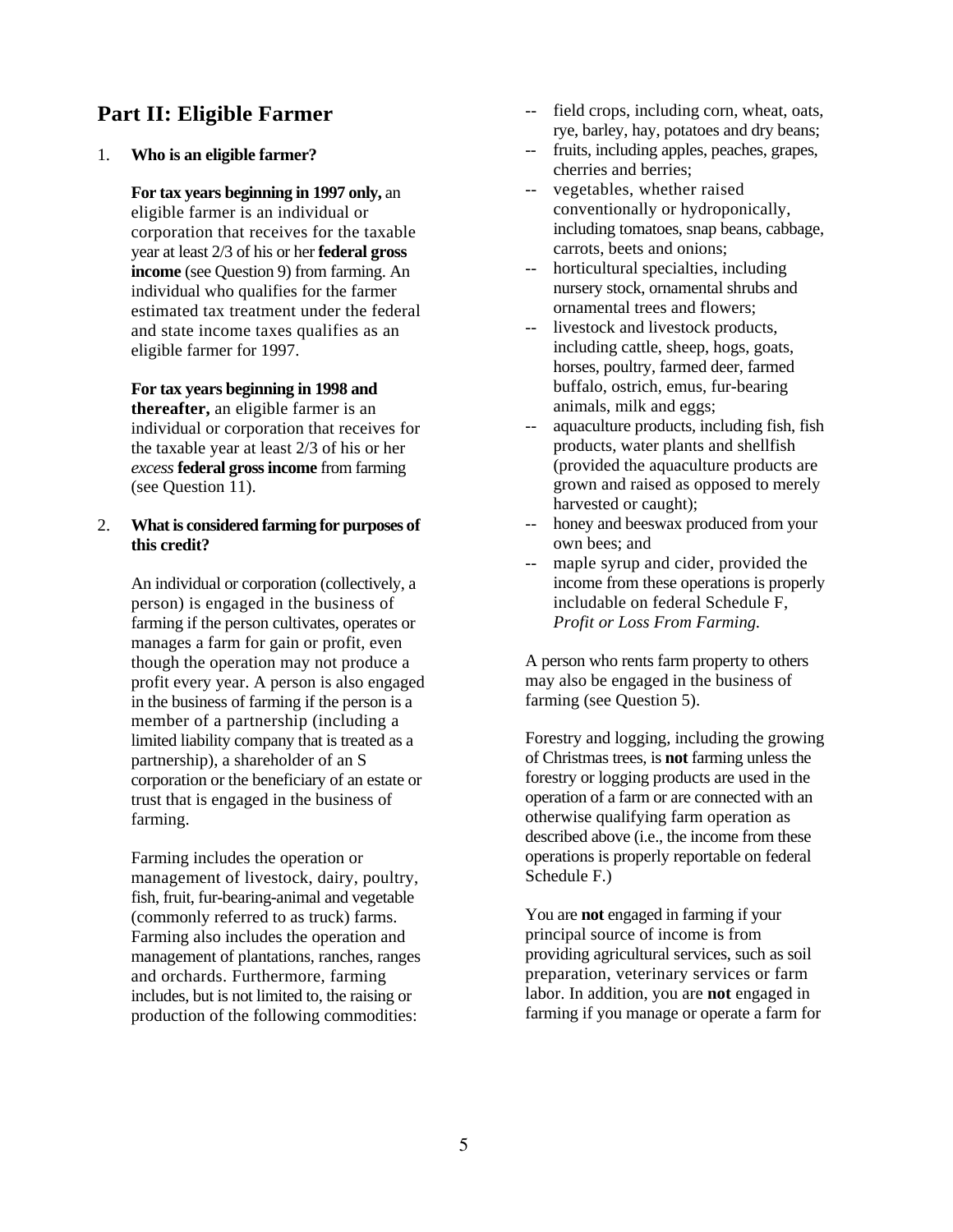a salary or fee. Furthermore, a person cultivating or operating a farm for recreation or leisure (e.g., a hobby farm) is **not**  engaged in the business of farming.

#### **For tax years beginning in 1998 and after,**

the following activities are also considered farming:

- -- the production of maple syrup or cider, regardless of whether the income is reportable on federal Schedule F; and
- -- the sale of wine from a licensed farm winery as provided for in Article 6 of the Alcoholic Beverage Control Law.

#### 3. **What is considered gross income from farming for an individual?**

Gross income from farming is the total farm income reported on the individual's federal income tax return for the year. This includes:

- -- gross farm income from federal Schedule F, *Profit or Loss From Farming;*
- -- gross farm rents from federal Form 4835, *Farm Rental Income and Expenses;*
- -- your share of partnership or S corporation gross income from farming (this amount will be shown on your federal Schedule K-1);
- your share of distributable net income of an estate or trust from farming (this amount will be shown on your federal Schedule K-1); and
- -- gains from sales of draft, breeding, dairy or sporting livestock shown on federal Form 4797, *Sales of Business Property.*  (Note: Gains from the sale of farm equipment or farm real estate are not includable in gross income from fanning even though those gains may be reportable on Form 4797.)

#### **For tax years beginning in 1998 and after,**

gross income from farming also includes:

- gross income from the production of maple syrup and cider, to the extent that income is not included in the items listed above; and
- gross income from the sale of wine from a licensed farm winery as provided for in Article 6 of the Alcoholic Beverage Control Law.

Gross income from farming for individuals is also listed in Appendix B.

#### 4. **What is gross income from farming for a corporation?**

Gross income from fanning is the total farm income reported on the corporation's federal income tax return for the year. This includes:

- -- gross receipts, less cost of goods sold, attributable to fanning activities;
- -- gross rents from the rental of qualified agricultural property (including land and buildings), provided the terms of the rental satisfy the conditions described in Question 5 below;
- -- the corporation's share of partnership gross income from farming (this amount will be shown on the federal Schedule K-1 received by the corporation); and
- -- gains from sales of draft, breeding, dairy or sporting livestock shown on federal Form 4797, *Sales of Business Property.*  (Note: Gains from the sale of farm equipment or farm real estate are not includable in gross income from farming, even though those gains may be reportable on Form 4797.)

#### **For tax years beginning in 1998 and after,**

gross income from farming also includes:

gross income from the production of maple syrup and cider, to the extent that income is not included in the items listed above; and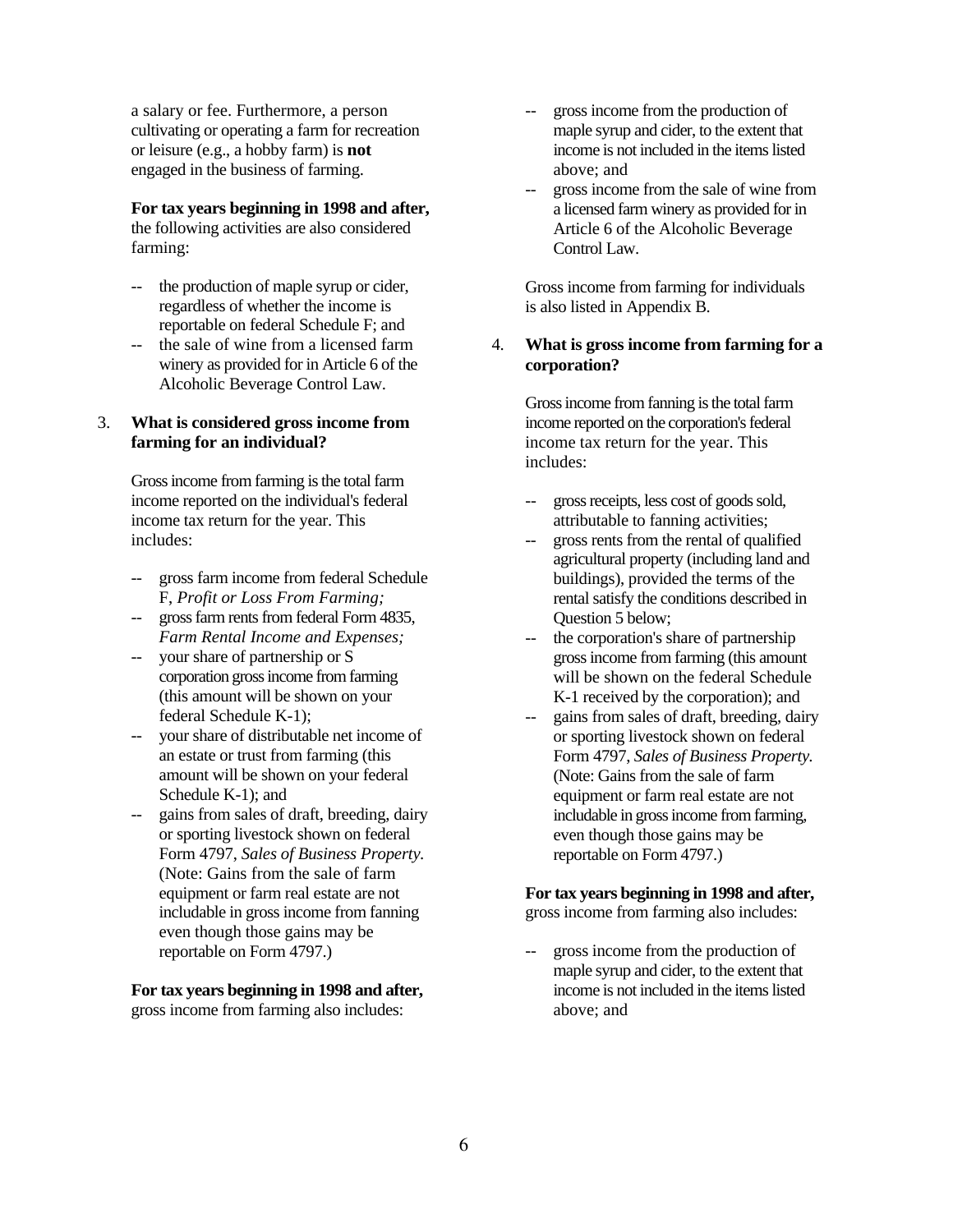gross income from the sale of wine from a licensed farm winery as provided for in Article 6 of the Alcoholic Beverage Control Law.

**Note:** A corporation that has both farm and non-farm income may find it helpful to complete a pro-forma federal Schedule F to determine its gross receipts, less cost of goods sold, from farming.

Gross income from farming for a corporation is also listed in Appendix D.

5. **Does the income which an individual or corporation receives from renting farm property to another person qualify as gross income from farming?**

> The answer to this question depends upon how the rental of the property is set up.

#### **Material Participation**

If the rental is for a fixed amount per month or per year, or a fixed amount per acre (i.e., a cash rental agreement), or if the carrying costs of the property, such as property taxes, interest and insurance, constitute the rent, then the rental income does not constitute gross income from farming **unless** the person participates to a material extent in the operation or management of the farm. This kind of material participation rental income constitutes gross income from farming and is reported for federal purposes on Schedule F. (See Question 6 for information on material participation.) Also, see **Note** below.

#### **Crop Share**

If the amount of rental is a crop share (shared rental agreement; that is, the amount of rent is based upon the actual production of the land), then rental payments, whether made in cash or in kind, would constitute gross income from farming, regardless of whether you materially participate. For example, you rent your farmland to another person who is growing corn. The rental

 payment is 20% of the corn produced on the property, or, at your election, a cash payment equal to the market value of 20% of the corn produced. In this instance, the rental income would constitute gross income from farming and is generally reported for federal income tax purposes on Form 4835. Also, see **Note** below.

**Note:** If you receive rental income from the rental of agricultural property (regardless of the type of rental) **and** you materially participate in the operation, the gross rental income you receive is reported on federal Schedule F and you may be subject to federal self-employment taxes.

#### 6. **What does** *participates to a material extent*  **mean for purposes of question 5?**

You *participate to a material extent* if you have an arrangement with your tenant for your participation and you meet one of the following four tests:

**Test No. 1.** You do **any** three of the following: (1) pay or stand good for at least half the direct costs of producing the crop;

- (2) furnish at least half the tools, equipment and livestock used in producing the crop;
- (3) consult with your tenant ; and (4) inspect the production activities periodically.

**Test No. 2.** You regularly and frequently make, or take an important part in making, management decisions substantially contributing to or affecting the success of the enterprise.

**Test No. 3.** You work 100 hours or more spread over a period of 5 weeks or more in activities connected with crop production.

**Test No. 4.** You do things which, considered in their total effect, show that you are materially and significantly involved in the production of farm commodities.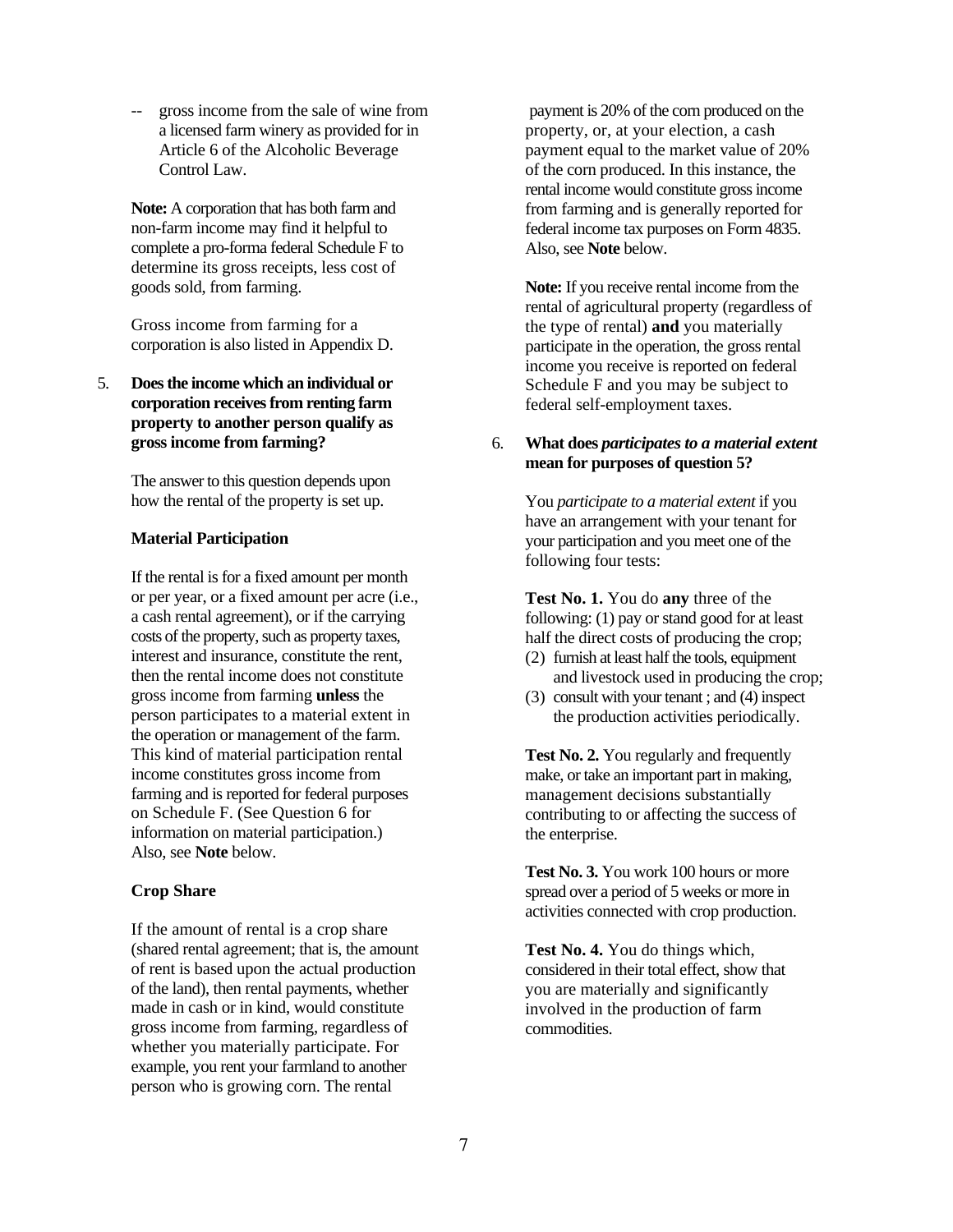7. **I work on my neighbor's farm. Are the wages I receive considered gross income from farming?**

> No. Wages you receive as a farm employee are not gross income from farming.

8. **My farm is set up as a corporation, and I receive wages from that corporation. Are those wages gross income from farming?**

No. Wages you receive from a farm corporation, even if you are the owner of the corporation, are not gross income from farming.

9. **What is federal gross income for purposes of determining whether I am an eligible farmer for tax year 1997?**

> Gross income is income before the deduction of expenses. However, gross income from sales is after the deduction for cost of goods sold.

For an individual, gross income from all sources is all income you (and your spouse, if you are filing a joint federal return) receive during the tax year in the form of money, goods, property and services that is not exempt from **federal** income tax. For a list of items includable in the gross income of an individual, see Appendix A.

For a corporation, gross income is all income received by the corporation during the tax year that is not exempt from **federal**  tax. For a list of items includable in the gross income of a corporation, see Appendix C.

#### 10. **Do social security retirement benefits constitute gross income?**

This depends. Only the portion of the social security you receive **that is subject to federal income tax** is considered gross income. The amount of social security subject to federal tax varies with the level of your income from other sources.

11. **What is excess federal gross income for purposes of determining whether I am an eligible farmer for tax years 1998 and after?**

For an individual, excess federal gross income is federal gross income, computed as discussed in Question 9, reduced by the sum, not to exceed \$30,000, of the following items included in federal gross income:

- wages, salaries, tips and other employee compensation;
- -- interest and dividends;
- -- pension payments, including social security payments;
- -- those items of gross income that are includable in the computation of net earnings from self-employment for federal income tax purposes.

**Example:** Your federal gross income for the year is \$50,000. Included in gross income is \$15,000 of wages, \$10,000 of interest and dividends and \$25,000 of gross income from farming. (The \$25,000 of gross income from farming is included in determining your net earnings from self-employment.) Your excess federal gross income for the year is \$20,000 (\$50,000-\$30,000).

For a corporation, excess federal gross income is federal gross income, computed as discussed in Question 9, reduced by \$30,000.

#### 12. **In addition to growing and harvesting my commodities, I also process those commodities to make them more valuable. Is all the income I receive from the sale of those commodities considered gross income from farming?**

No. Only the value of the commodities before they are processed constitutes gross income from farming. The value added by the processing is not considered gross income from farming. Processing means doing something to an agricultural commodity beyond what is needed to make it **initially** marketable.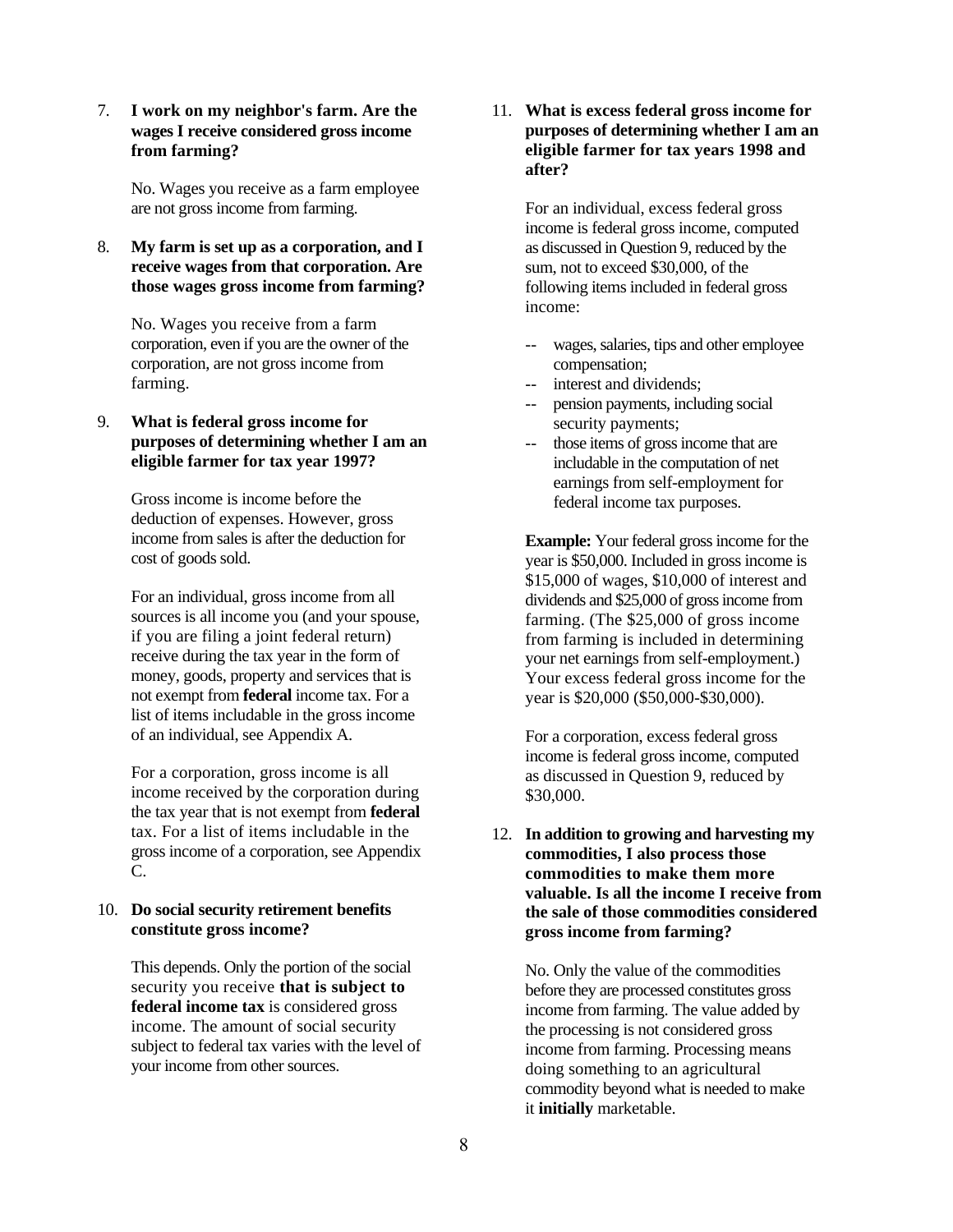For example, a person operates a dairy farm and also processes and bottles the milk for retail sale. If the person sold the raw milk to a processing plant, it would be worth \$14 per hundred weight. However, after pasteurizing and bottling, the person sells the milk for \$35 per hundred weight. Only the value of the raw milk (\$14) would be considered gross income from farming. The value added by the processing (\$21) would not be gross income from farming. However, it would be considered gross income from all sources for purposes of the gross income test.

**Note:** For tax years 1998 and after, gross income from farming includes income from the production of maple syrup and cider, and income from the sale of wine from a licensed farm winery, even though that income is from processed products.

13. **Under federal income tax rules, for purposes of individual estimated taxes, I am considered a farmer for 1997 if two-thirds of my gross income for 1996 or 1997 is from farming. Two-thirds of my gross income for 1996 was from farming, but I did not meet the test for 1997. Does the federal rule apply for purposes of the New York credit?**

No. New York law specifically provides that two-thirds of your gross income must be from farming for the year for which you are claiming the credit.

**Note:** For tax years 1998 and after, you may still qualify for this credit even though you are not considered a farmer for estimated tax purposes.

14. **If a married couple files a joint federal income tax return, do they use their separate or joint income in determining the gross income from farming and federal gross income?**

> If you are married and file a joint return, your joint incomes must be used to determine if you are an eligible farmer.

#### 15. **What if a married couple files separate returns?**

If you file separate returns, only your separate income is used to determine if you are an eligible farmer.

**Caution:** Although filing separate New York returns may enable you to meet the eligible farmer requirements, a married couple may generally file separate New York returns only if they file separate federal returns. Since many federal and New York tax benefits are eliminated or reduced when separate returns are filed, you may want to figure your federal and state taxes both ways to determine the best way to file. In addition, if you file separate returns and your farm property is owned jointly, your credit may be limited. See Part V.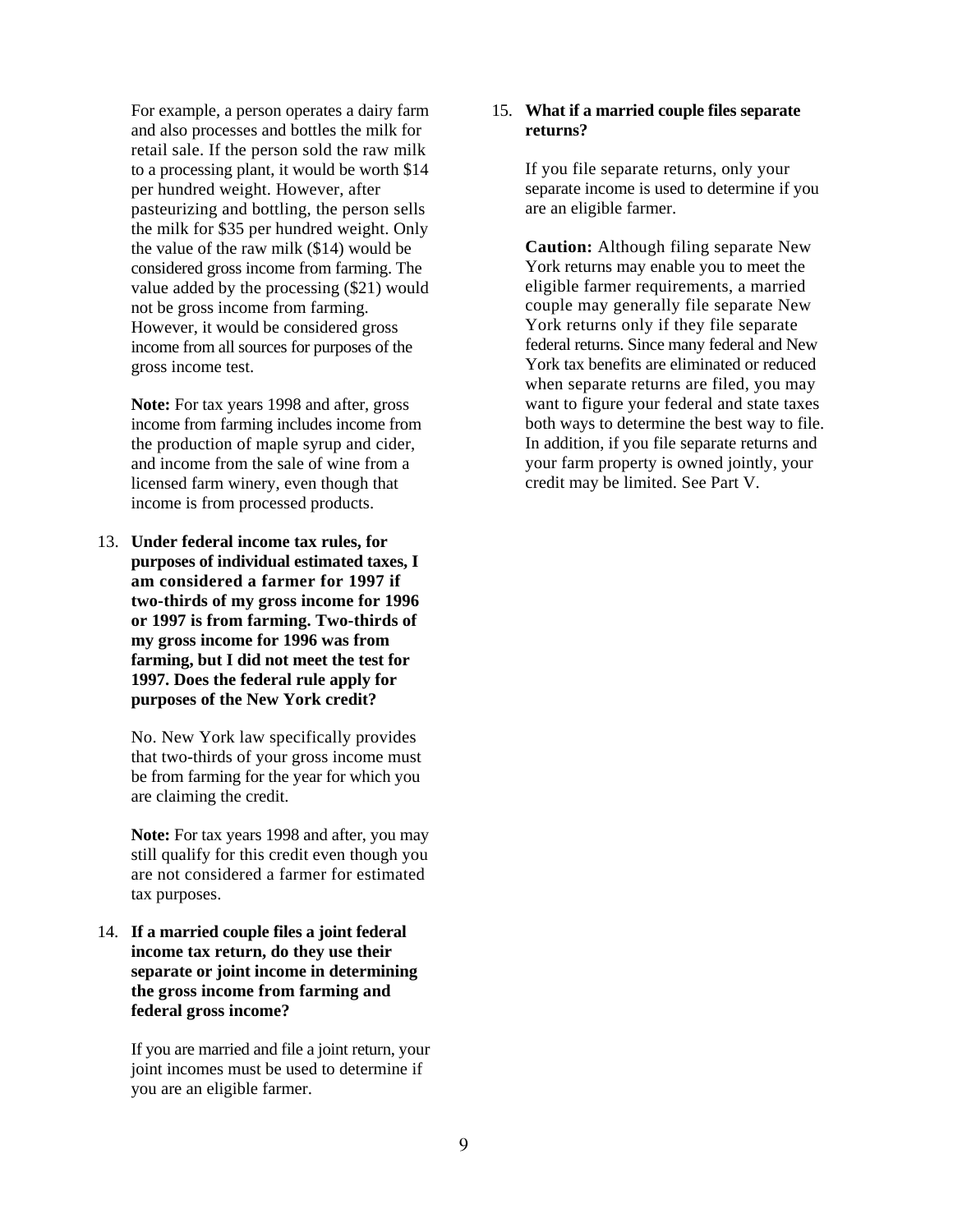## **Part III – Qualified Agricultural Property**

#### 1. **What is qualified agricultural property?**

Qualified agricultural property includes land and land improvements located in New York State that are used in agricultural production. It also includes structures and buildings (except for buildings used by the taxpayer for residential purposes) that are located on the land and used or occupied to carry out agricultural production. Agricultural production means those activities discussed in Part II**,** Question 2.

Land used in agricultural production includes land under buildings which are qualified agricultural property, and land in support of a farm operation, such as farm ponds, drainage swamps, wetlands and access roads.

#### 2. **What structures are considered qualified agricultural property?**

A structure or building qualifies if it is used either (1) in the raising and production for sale of agricultural commodities, or (2) for the storage of agricultural commodities for sale at a future time, or (3) for the storage of supplies or for the storage or servicing of equipment necessary for agricultural production.

A structure or building is not qualified agricultural property if it is used for (1) the processing of agricultural commodities, or (2) the retail merchandising of agricultural commodities, or (3) the storage of commodities for the personal consumption of the farmer or the farmer's family, or (4) the residence of the farmer or the farmer's immediate family.

For this purpose, *agricultural commodities*  includes those items discussed in Part II, Question 2.

**Note:** If only a portion of a building or structure is used for qualified purposes, see Question 4.

#### 3. **What is considered processing for purposes of question 2?**

Processing means doing something to a farm commodity beyond what is needed to make it initially marketable. For example, milk is initially marketable in raw form. Accordingly, buildings used to produce and store the raw milk qualify for the credit. However, if a farmer also pasteurizes the milk and bottles it for sale, that operation is considered processing and the buildings or portions of buildings used for that operation do not qualify. The mere sorting, washing and packaging of fruits and vegetables is not considered processing.

When the processing carried on in an otherwise qualified building is only incidental to the main use of the building, or the building is used for processing only on a limited basis, the building is treated as qualified property.

#### 4. **What if only a portion of a building or structure is used for qualified agricultural production?**

If only a portion of a building or structure is used for qualified agricultural production, then only that portion of the structure is qualified agricultural property. Only the school taxes paid on that portion qualify for the credit (see Part IV).

#### 5. **When would a building or structure not qualify because it is being used for retail sales of farm commodities?**

Any building or structure or portion thereof that is used for the retail sale of an agricultural or horticultural product cannot qualify. For example, a roadside stand or store in which agricultural products are sold to the public would not qualify.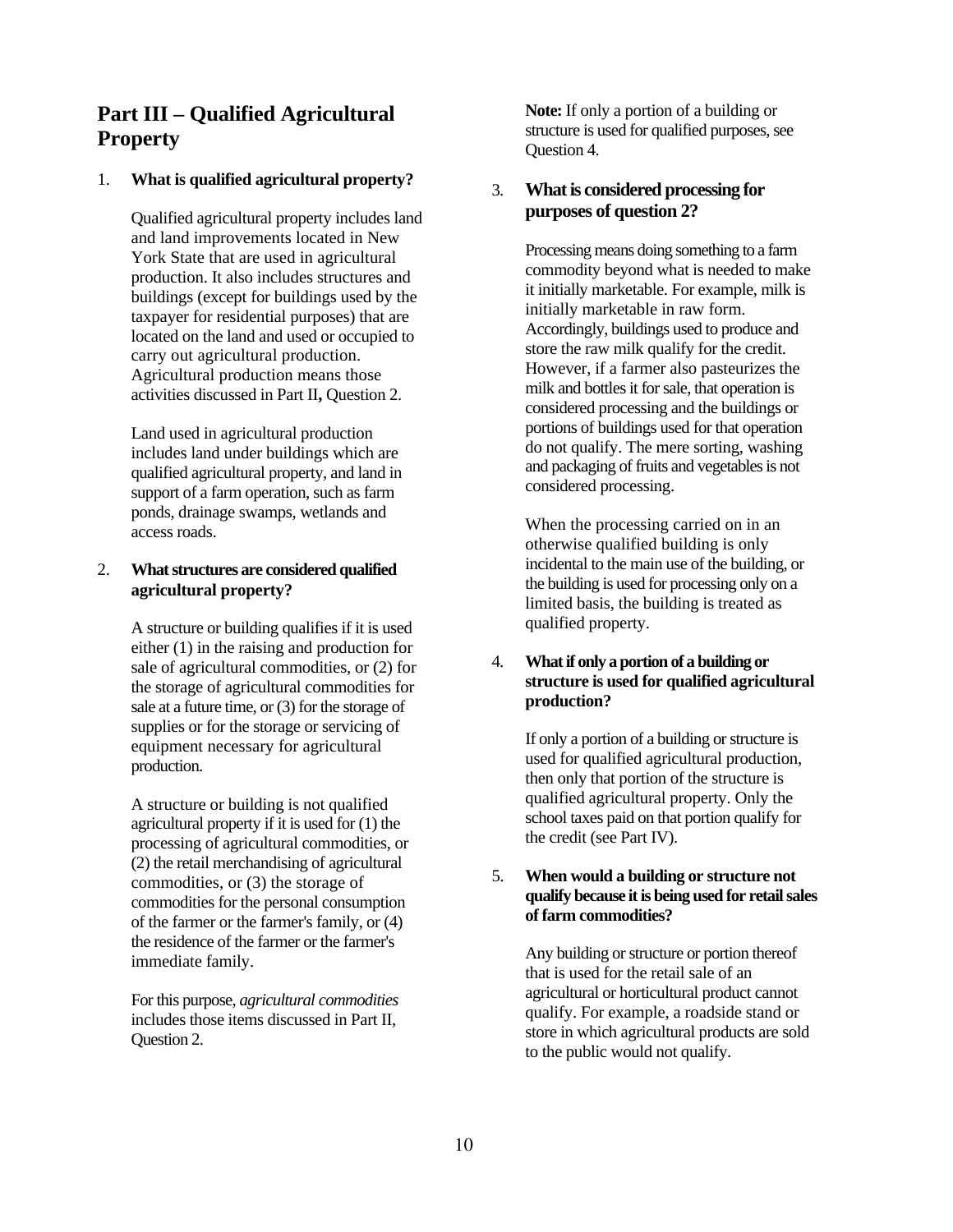6. **We operate a plant nursery. We raise all our own flowers and plants in greenhouses. Each spring and summer, we open the greenhouses to the public so they can pick out their purchases themselves. Is this considered using the greenhouses for retail sale?**

> No. This activity would be considered incidental to the main function of raising horticultural products in the greenhouses. Accordingly, the greenhouses would be qualified agricultural property.

#### 7. **Residential property is not qualified agricultural property. What is residential property in the case of an individual farmer?**

Residential property includes a house, mobile home, etc., and any other buildings associated with it, such as a garage or shed, that are used by the farmer or his or her individual family for residential purposes.

#### 8. **What is residential property in the case of a corporate farmer?**

Property described in Question 7 that is held by a corporation is considered used for residential purposes if it is used as a residence by any of the executive officers of the corporation.

#### 9. **Does housing provided to regular or essential farm employees meet the definition of qualified agricultural property?**

Yes. Regular employees are those who are usually and customarily hired for raising and producing a farm product. Essential employees are those without whose help a necessary aspect of farm production could not take place (such as workers hired to plant or harvest a crop). Employees are regular or essential as long as their duties are primarily connected with farming operations rather than processing, retail sale or other non-farm operations. Housing for the farm owner and the immediate family of

 the farm owner does not qualify. However, separate housing for children or other relatives of the farmer will qualify if these persons are regular or essential employees of the farm operation **and** if they don't have an ownership interest in the farming operation.

10. **Part of my farmland has been set aside or retired under a federal supply management or soil conservation program. Is that property qualified agricultural property?**

Yes.

#### 11. **I own several pieces of agricultural property that are not connected or adjacent to each other. Are all these parcels qualified agricultural property?**

All parcels that are located in New York State and used in agricultural production are considered as one farm even if they are not connected or adjacent to each other. However, only the parcels that are actually used in producing agricultural products qualify. Parcels that are held for investment or other non-farm purposes do not qualify.

12. **A group of eligible farmers form a partnership to construct and operate a storage facility for the partners' produce. The structure is located on property owned by the partnership. However, the partnership itself does not raise any produce. Is this property qualified agricultural property?**

> No. The law provides that qualified agricultural property means land used in agricultural production and structures located **on that land** that are used to carry out that production. In this case, the land on which the building is located is not being used for agricultural production by the partnership. Accordingly, the school taxes paid on the land and storage facility structure would not qualify for the credit.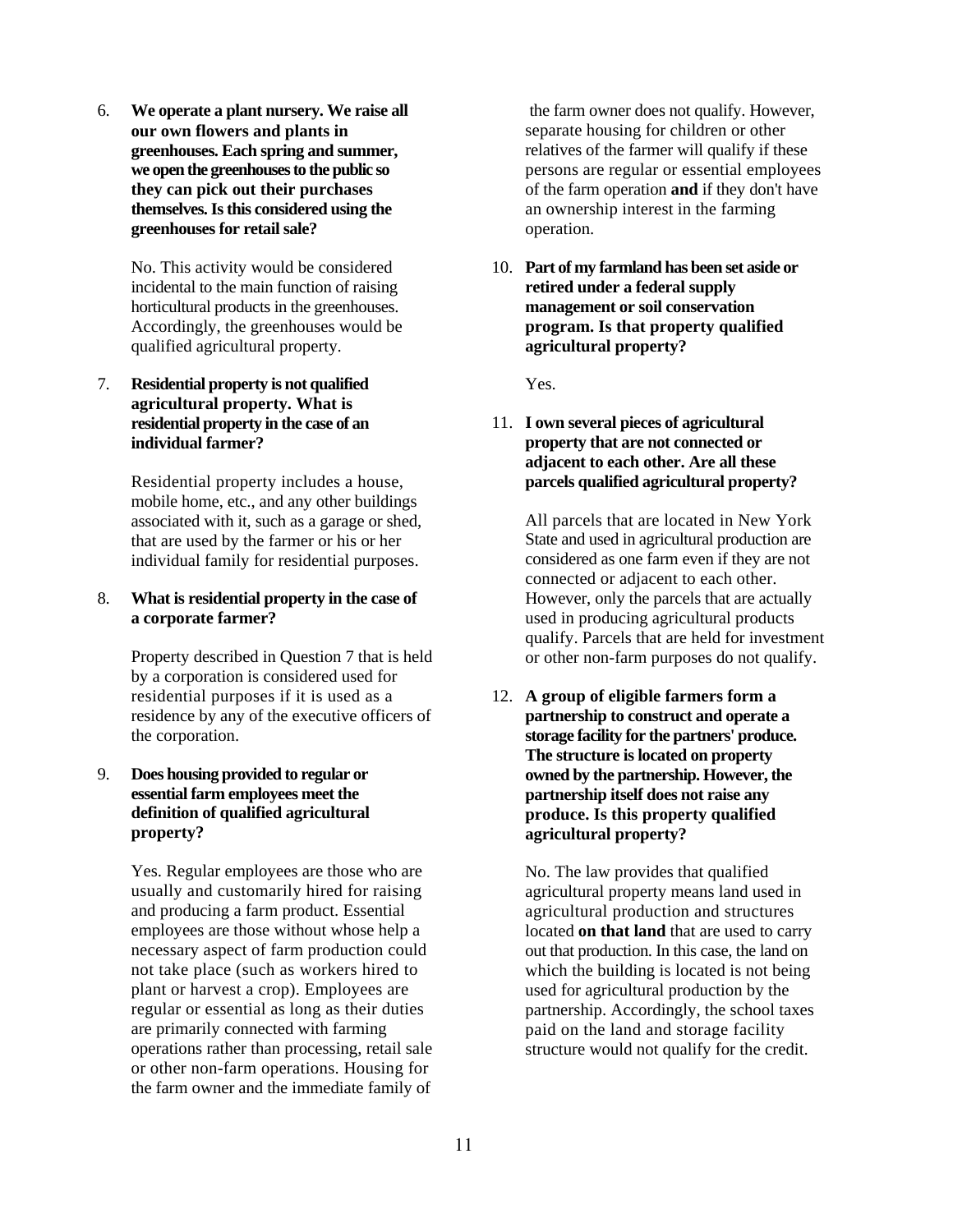13. **Part of my farm property consists of woodland. Does all or a part of that woodland constitute qualified agricultural property?**

> If the woodland property is actually used in agricultural production or for the production of woodland products that are used in the farm operation, the property would qualify. For example, woodland used for pasturing cattle would qualify. Furthermore, the woodland property would qualify if it is an adjunct to agricultural property, such as in providing erosion control or wind protection to the agricultural property.

14. **I own farm property that I rent to another person. The other person actually uses the property for agricultural production. Is this property qualified agricultural property for me?**

> Yes. Accordingly, if you are an eligible farmer, you may claim a credit for the taxes paid on the property. However, the person that rents the property from you may not claim the credit because he or she does not own the property.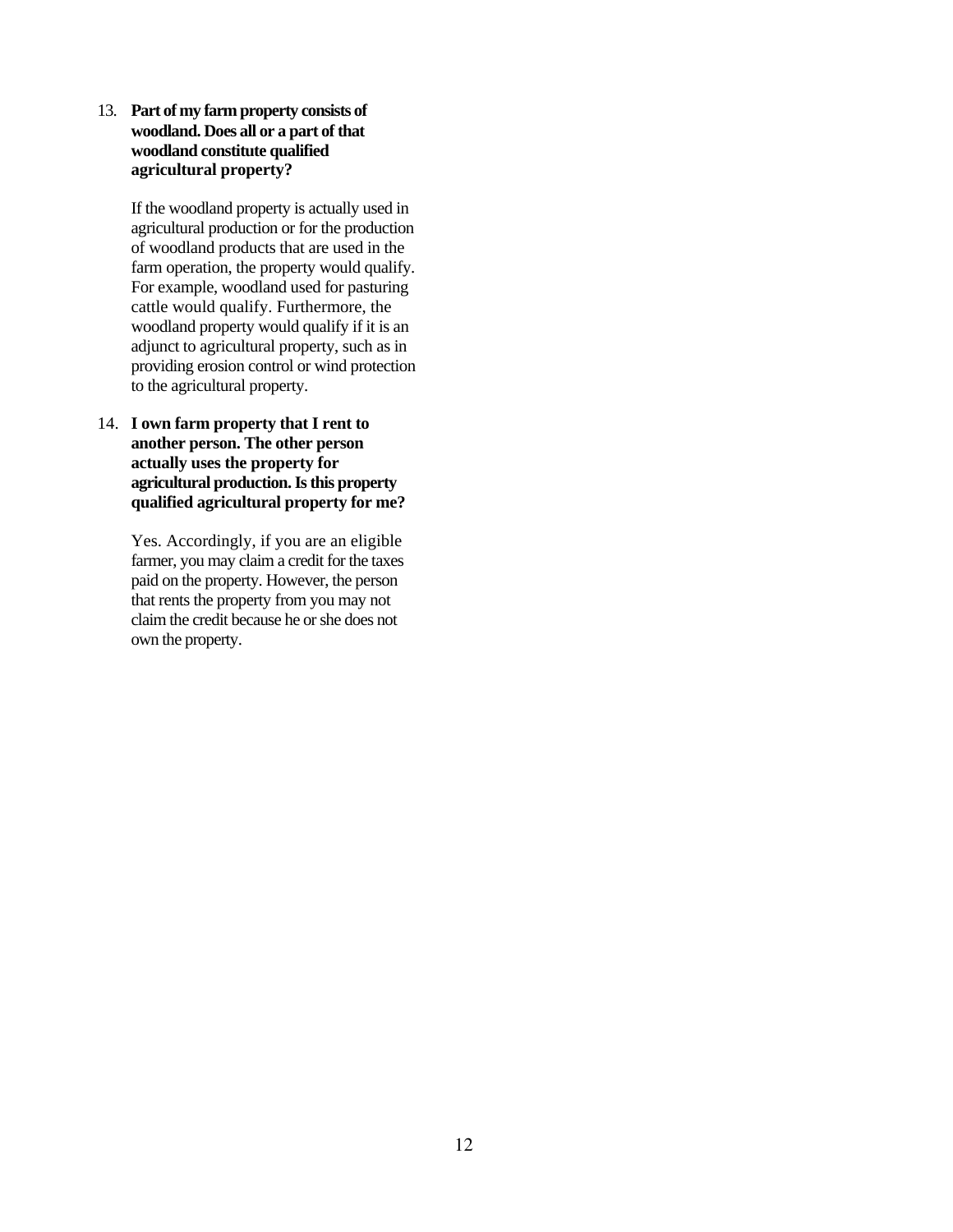## **Part IV: Eligible Taxes**

#### 1. **What type of property taxes qualify for this credit?**

Only real property taxes levied by a school district on qualified agricultural property (see Part III) **owned** by the taxpayer qualify for the credit. Property taxes levied by towns, villages, cities or other municipal governments do not qualify for the credit.

#### 2. **What are real property taxes levied by a school district?**

Real property taxes levied by a school district include all property taxes, special ad valorem levies and special assessments levied by a school district. Included are taxes levied by a school district for the support of local libraries. Penalties and interest are not included.

3. **I am an eligible farmer but I rent qualified agricultural property from another person. My rental agreement provides that I must pay the school district property taxes on that property. Can I claim the credit for those taxes?**

> No. Only school district property taxes paid on qualified agricultural property **owned** by an eligible farmer qualify for the credit. This is true even if the rental payment is based upon the amount of taxes paid on the land, or the rental agreement requires the lessee to actually pay the taxes. However, the person from whom you rent the land may claim the credit for these taxes if that person is an eligible farmer. (See Part III, Question 14).

4. **In 1996, I did not pay my school taxes on my qualified agricultural property. However, in 1997 I paid both the back taxes for 1996 and the current taxes for 1997 on that property. Are both the 1996 and 1997 taxes eligible for the credit?** 

Yes. The law only requires that the taxes be paid in tax years 1997 or thereafter to qualify for the credit.

#### 5. **I own agricultural property jointly with my spouse. What amount of taxes paid on the property may I include in computing my credit?**

If you file a joint return with your spouse, you may include the total taxes paid on the jointly held qualified agricultural property in computing the credit. However, the joint incomes of you and your spouse will be used to determine if you are an eligible fanner (see Part II) or whether you are subject to the credit limitation based on income (See Part VI).

If you and your spouse jointly own qualified agricultural property but file separate New York returns, you may include only one-half of the taxes paid on qualified agricultural property in computing your credit, unless you **both** agree to an unequal division. If you both agree, you may divide the taxes any way you wish. You must also divide the acres of qualified agricultural property in the same manner as you divide the eligible taxes. In addition, the related party rules (see Part V) may limit the credit if separate returns are filed.

#### 6. **What if I purchase a farm during the year or purchase additional farmland during the year. How do I determine the amount of taxes paid during the year?**

The documents that were prepared when you closed on the property usually indicate the amount of school taxes paid by the seller that are prorated to the purchaser. This will occur when you purchase property after the date when the school tax bills are issued. You may include your prorated amount of school taxes in determining your credit for the year of purchase. You may also include any school taxes which you paid directly to the school district during the year.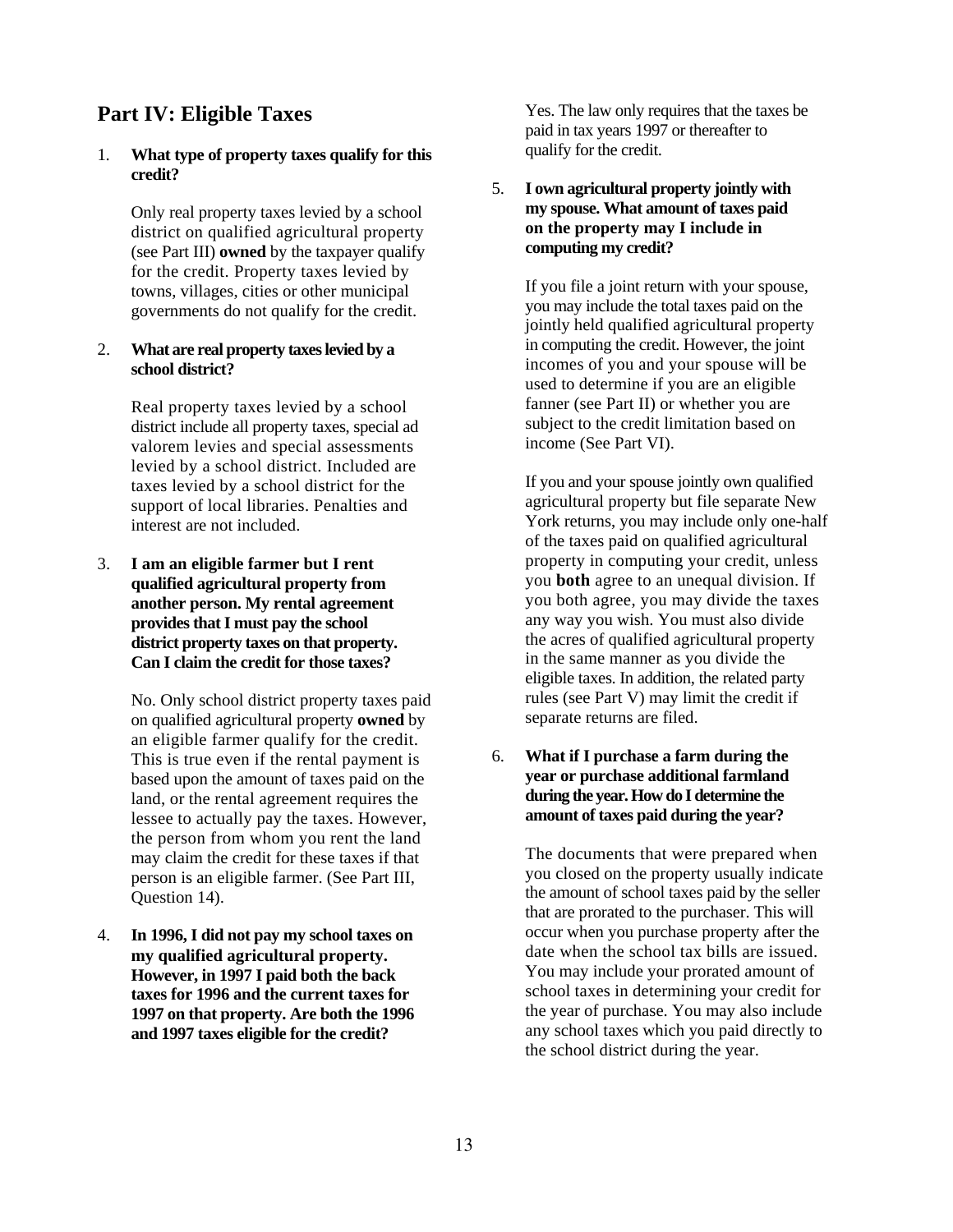7. **I started my farm operation during the year. May I claim all the school taxes paid during that year for purposes of the credit, or is some proration required?**

> You may claim all the taxes you actually paid during the year in computing the credit. No proration is required even if you operated your farm for only part of the year.

8. **My school tax bill only shows the total taxes paid on all my real property, including my personal residence and other nonqualified property. How can I determine the amount of the total taxes applicable to my personal residence or other nonqualified property?**

> Your local assessor should be able to tell you the value of your residence and other nonqualified property because this information is often required for agricultural assessment purposes. If this information is not currently available, your local assessor may be willing to make the determination for you. In general, an assessor's determination of the value of the residence and other nonqualified property will be accepted by the Tax Department.

9. **What if my local assessor cannot supply this information, or what if I do not agree with the value assigned by the assessor. Do I have any other options?**

> Yes. You may hire a private appraiser to determine the values to be assigned to your residence or other non-qualified property. In addition, you may use any other reasonable method, such as basing the value on the recent sale price of similar property in your residence area, to determine the value. However, in these cases, you must be able to substantiate how you determined the value.

10. **What is considered the residence for purposes of determining its value?**

Your residence includes the house, mobile home, etc., and any other buildings associated with it, such as garages and storage sheds, that are used for residential purposes. Your residence also includes any land abutting it that is used for residential purposes, such as lawns and gardens.

11. **Only a portion of one of my buildings is qualified agricultural property. Using the methods described in Questions 8 and 9 above, I can only determine the value of the entire building. How do I determine the value of the portion of the building that is qualified agricultural property?**

You may allocate the total value of the building between the qualified and nonqualified portions using any reasonable method. Reasonable methods would include, but are not limited to, methods based upon the percentage of square footage or time used for each purpose.

#### 12. **Our farm is located in two different school districts. Can we claim the credit for the taxes paid to both districts on our qualified agricultural property?**

Yes. The credit does not depend on which school district you pay your taxes to.

13. **If I am a partner in a partnership, a shareholder of a New York S corporation, or the beneficiary of an estate or trust that owns qualified agricultural property, may I claim a credit for my share of the eligible taxes paid by the entity?**

> Yes. However, you may claim the credit only if you are an eligible fanner (see Part II).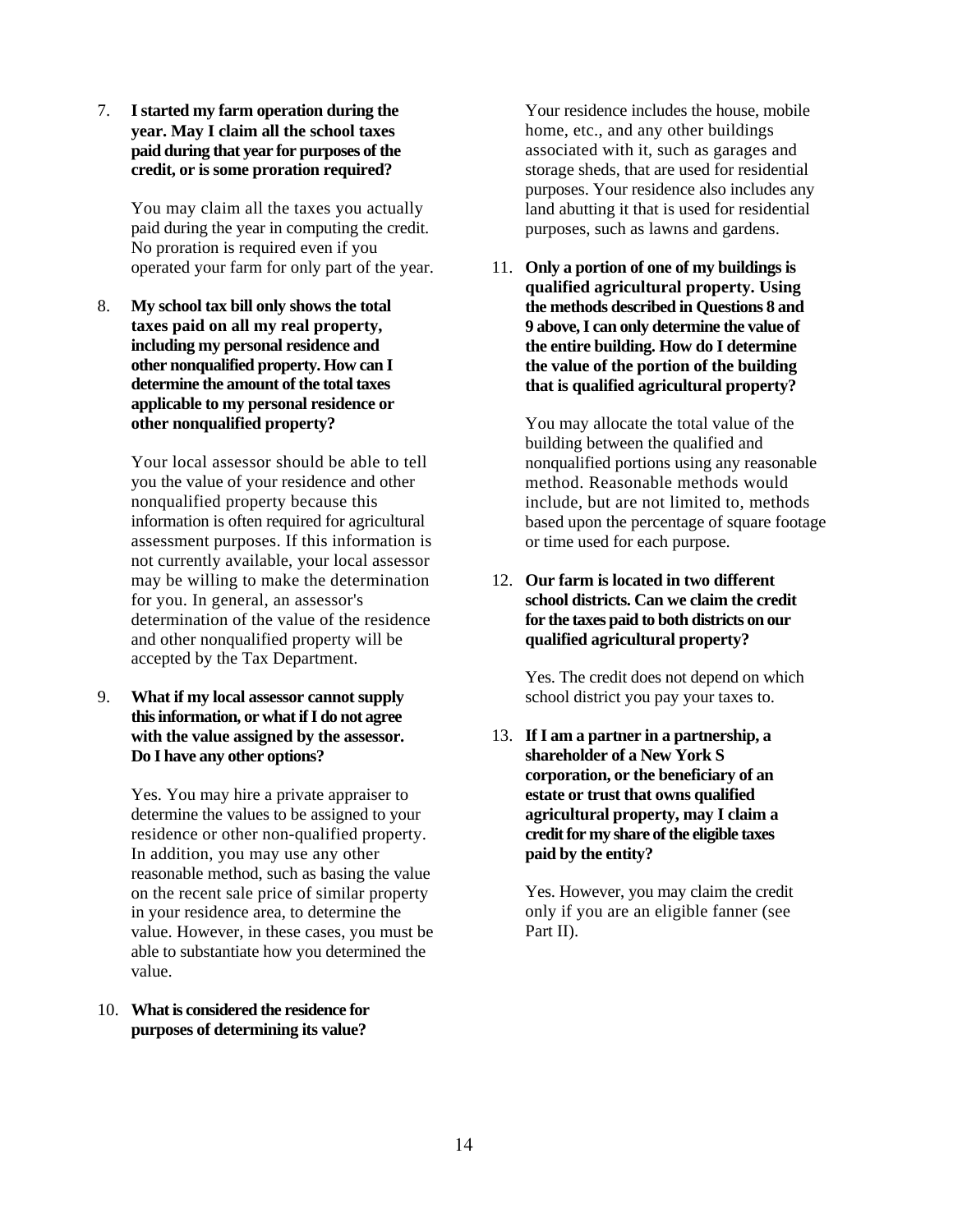### **Part V: Base Acreage and Related Party Rules**

#### 1. **What is the base acreage?**

The base acreage is used to determine the amount of the credit. The credit equals the total eligible taxes paid on qualified agricultural property where the acreage does not exceed the base acreage amount, and 50% of the eligible taxes paid on acres in excess of the base acreage amount. However, this credit amount is subject to the credit limitation based on income (see Part VI).

#### 2. **What are the base acreage amounts?**

The base acreage amounts are 100 acres for tax years beginning in 1997, 175 acres for tax years beginning in 1998, and 250 acres for tax years beginning in 1999 and thereafter.

#### 3. **Can the base acreage amount be applied to any property I choose, such as the property that contains the farm buildings?**

No. The base acreage must be applied proportionately to all acres of qualified agricultural property owned by the farmer. For example, if a farmer owns 500 acres of qualified agricultural property in 1997, when the base acreage is 100 acres, the farmer would get a full credit for one-fifth of the school taxes paid on the property (including the school taxes paid on farm buildings located on the land). Note: The farmer would also get a credit for 1997 for 50% of the remaining four-fifths of the taxes paid on the property.

#### 4. **What are the related party rules?**

The base acreage of an eligible farmer may be limited if the farmer and a related person each own qualified agricultural property on March 1 of the taxable year. In this case, a single base acreage limitation applies to all

Of the related persons, and can be divided among them in whatever manner they elect.

A different division can be elected each year. If the farmer and the related person(s) fail to elect a division of the base acreage, it will be divided equally among them.

**Example:** For 1997, when the base acreage is 100, the farmer and a related person elect to allocate the base acreage 60% to the farmer and 40% to the related person. The farmer is allotted 60 acres of the base acreage, and the related person is allotted 40. If they do not elect, 50 acres is allotted to each. For 1998, when the base acreage is 175, they elect to allocate the base acreage 80% to the farmer and 20% to the related person, in which case the farmer is allotted 140 acres and related person is allotted 35 acres. If they do not elect, 87½ acres is allotted to each.

#### 5. **Who is a related person to an individual farmer?**

If you are an individual farmer, your related persons include:

- -- your spouse (if you and your spouse are filing a joint return, it is not necessary to allocate the single base acreage limitation amount (e.g., 100 acres in 1997) between yourselves);
- -- any "C" corporation (a corporation that is not a New York S corporation) that is subject to the Article 9-A franchise tax and of which you and your spouse, if you are married, collectively own more than 50% of the stock; and
- -- any estate or trust in which you, and your spouse, if you are married, collectively own more than 50% of the beneficial interest.

To determine whether you own more than 50% of the stock of a corporation, stock owned by a corporation, partnership or estate or trust in which you have an ownership interest is deemed to be owned by you in proportion to your interest.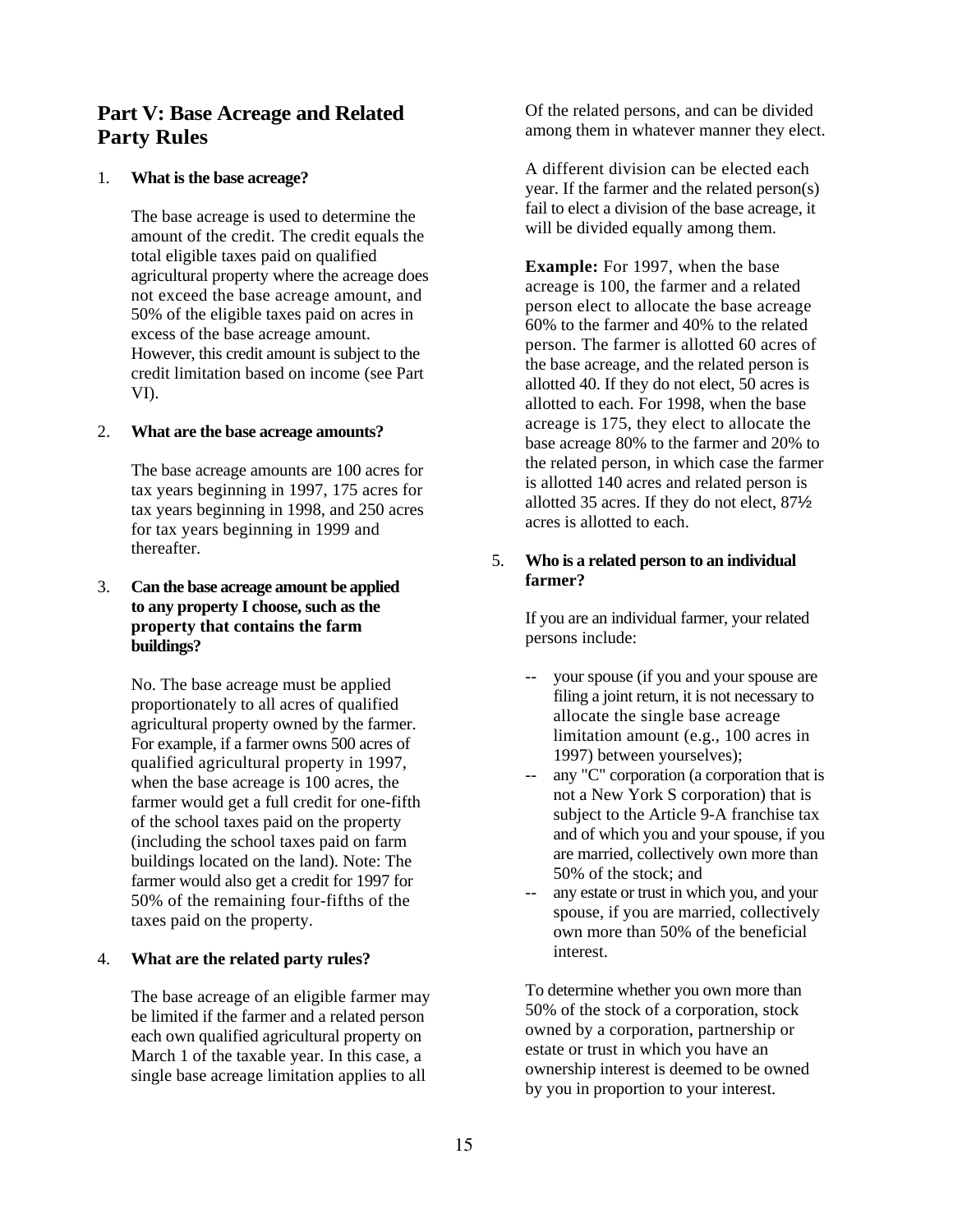**Example 1:** You and your spouse are filing separate New York State returns for the year. You and your spouse, either individually or jointly, each owned qualified agricultural property on March 1 of the tax year. You and your spouse are related persons and must allocate the base acreage amount between yourselves.

**Example 2:** You owned qualified agricultural property on March 1, 1997. Your spouse also owns 75% of the stock in a "C" corporation that also owned qualified agricultural property on March 1, 1997. You and the corporation are related persons.

#### 6. **Who is a related person if the farmer is a corporation?**

If the farmer is a corporation, a related person to the corporation includes:

- another corporation subject to the corporation franchise tax (Article 9-A) where both corporations are members of the same controlled group as defined in section 267(f) of the Internal Revenue Code;
- an individual, estate or trust that owns more than 50% of the corporation's stock;
- -- another corporation subject to tax under the Article 9-A franchise tax if the same person owns more than 50% of the value of the outstanding stock of each corporation; and
- -- an estate or trust of which the corporation owns, directly or indirectly, more than 50% of the capital, profits or beneficial interest.

**Example:** Corporation A and Corporation B each own qualified agricultural property on March 1, 1997. The same individual owns 100% of the stock of both corporations. Corporations A and B are related persons.

7. I **am an eligible farmer and own qualified agricultural property individually. I also belong to a farming partnership that owns qualified agricultural property. Do I get 200 base acres in 1997, 100 for my own property and 100 for the partnership property?**

> No. Each eligible farmer is entitled to only one base acreage amount of 100 acres. Your own acreage and your share of the partnerships acreage are added together to determine the acreage in excess of the 100 acres.

8. **Do partners in a partnership, shareholders of New York S corporations or estates and trusts and their beneficiaries have to divide the allowable base acreage amount (e.g., 100 acres for 1997) among themselves?**

> No. Each individual taxpayer is entitled to his own base acreage amount. For example, if a partnership has three partners, each partner is entitled to a base acreage amount of 100 acres for 1997.

> However, the base acreage amount of 100 acres may be limited if any of the partners, shareholders or beneficiaries are subject to the related party rules (see Question 4). For example, a husband and wife are shareholders of a New York S corporation that owns qualified agricultural property. Since a husband and wife are related parties, they are entitled to a single base acreage amount of 100 acres in 1997.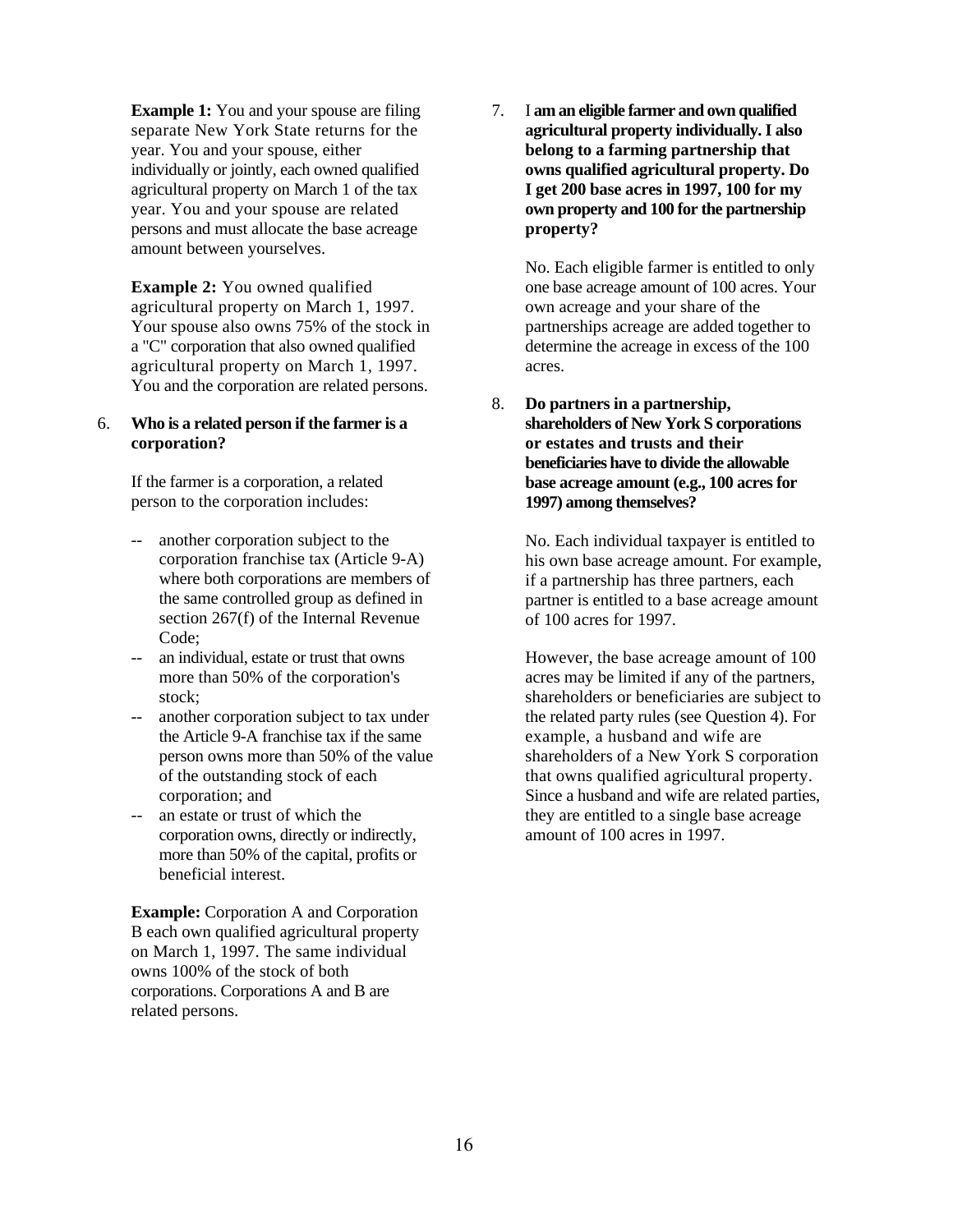## **Part VI: Credit Limitation Based on Income**

#### 1. **What is the credit limitation based upon income?**

The income limitation reduces or eliminates the credit for higher income taxpayers. The limitation is based on New York adjusted gross income (individuals) or entire net income (corporations) for tax years beginning in 1997. The limitation is based on modified adjusted gross income (individuals) and modified entire net income (corporations) for tax years beginning in 1998 and after.

#### 2. **How does the credit limitation apply for tax year 1997?**

For individuals, the amount of credit allowable, after applying the base acreage limitation, is further limited if the farmer's New York adjusted gross income is between \$100,000 and \$150,000. If the farmer's New York adjusted gross income is \$150,000 or more, no credit is allowable. Married taxpayers filing a joint return use their joint New York adjusted gross income to determine the limitation. Married taxpayers filing separate returns use their separate New York adjusted gross incomes.

For a corporation, the limitation is the same as for individuals, except that the limitation is based upon the corporation's entire net income (before any allocation to out-of-state operations).

#### 3. **How does the credit limitation work for tax year 1997 when my adjusted gross income or entire net income is between \$100,000 and \$150,000?**

If your New York adjusted gross income (individuals) or entire net income (for corporations) is between \$100,000 and \$150,000, your credit must be reduced by a percentage. The percentage is determined by a fraction, whose numerator is the

amount (limited to \$50,000) by which the adjusted gross income or entire net income exceeds \$100,000, and whose denominator is \$50,000.

**Example:** An eligible farmer, after application of the base acreage limitation, is entitled to a potential credit of \$10,000. The farmer has New York adjusted gross income of \$130,000. The numerator of the fraction is \$30,000 and the denominator is \$50,000, resulting in a percentage of 60%. Accordingly, the potential credit of \$10,000 must be reduced by \$6,000 (\$10,000 X 60%), resulting in an allowable credit of \$4,000.

#### 4. **How does the credit limitation apply for tax years 1998 and after?**

The credit limitation works the same way as described in Questions 2 and 3, except that modified New York adjusted gross income or modified entire net income is used in place of New York adjusted gross income or entire net income, respectively.

#### 5. **What is modified New York adjusted gross income and modified entire net income?**

For individuals, *modified New York adjusted gross income* means New York adjusted gross income for the tax year reduced by the amount of principal paid on farm indebtedness during the year.

For corporations, *modified entire net income*  means entire net income for the tax year (before any allocation to out-of-state operations), reduced by the amount of principal paid on farm indebtedness during the tax year.

*Farm indebtedness* means debt incurred or refinanced which is secured by farm property, where the proceeds of the debt are used for expenditures incurred in the business of farming.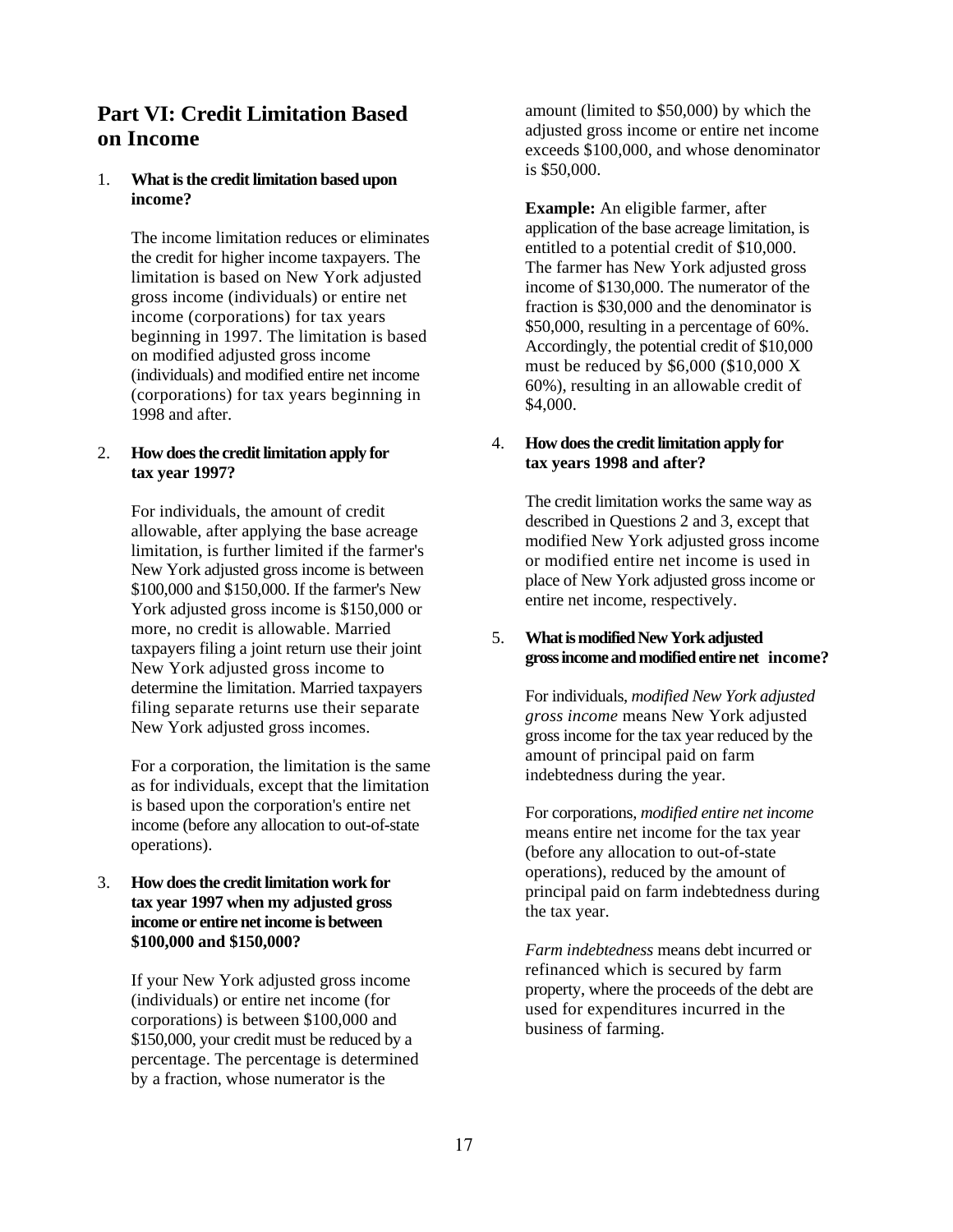**Example:** The farmer in the Question 3 example made principal payments on farm indebtedness of \$10,000 during 1998. Accordingly, the farmer's modified New York adjusted gross income is \$120,000. For 1998, the numerator of the fraction is therefore \$20,000, resulting in a percentage of 40% (\$20,000/\$50,000). The potential credit of \$10,000 must be reduced by 40% (\$4,000), resulting in credit of \$6,000.

#### 6. **I am married filing a joint New York income tax return. Must I include my spouse's income in determining the income limitation?**

Yes. If you file a joint return, both spouses' incomes must be included in determining the limitation.

#### 7. **What if my spouse and I elect to file separate returns?**

If you file separate New York returns, only the farmer's separate income will be used to determine the income limitation. In general, filing separate returns will only be beneficial for purposes of the credit limitation if your joint New York adjusted gross income (1997) or joint modified adjusted gross income (1998 and after) exceeds \$100,000.

**Caution:** In most instances, a married couple may file separate New York returns only if they file separate federal returns. Since many federal and state tax benefits are eliminated or reduced when separate returns are filed, you may want to figure your federal and state taxes both ways to determine the best way to file.

8. **I am a nonresident who owns qualified agricultural property in New York. How do I determine my New York adjusted gross income or modified New York adjusted gross income for purposes of the limitation?**

Your New York adjusted gross income or modified New York adjusted gross income is determined as if you (and your spouse, if filing a joint return) were a New York State resident for the entire tax year. That is, your income from **all** sources will be used to determine if you are subject to the limitation.

#### 9. **If the farming business is a partnership or S corporation, is the income limitation determined using the income of the partnership or corporation?**

No. Each partner or shareholder will determine their limitation based upon the income reported on their own returns. Of course, the partner's or shareholder's share of income from the partnership or corporation will be included in the computation.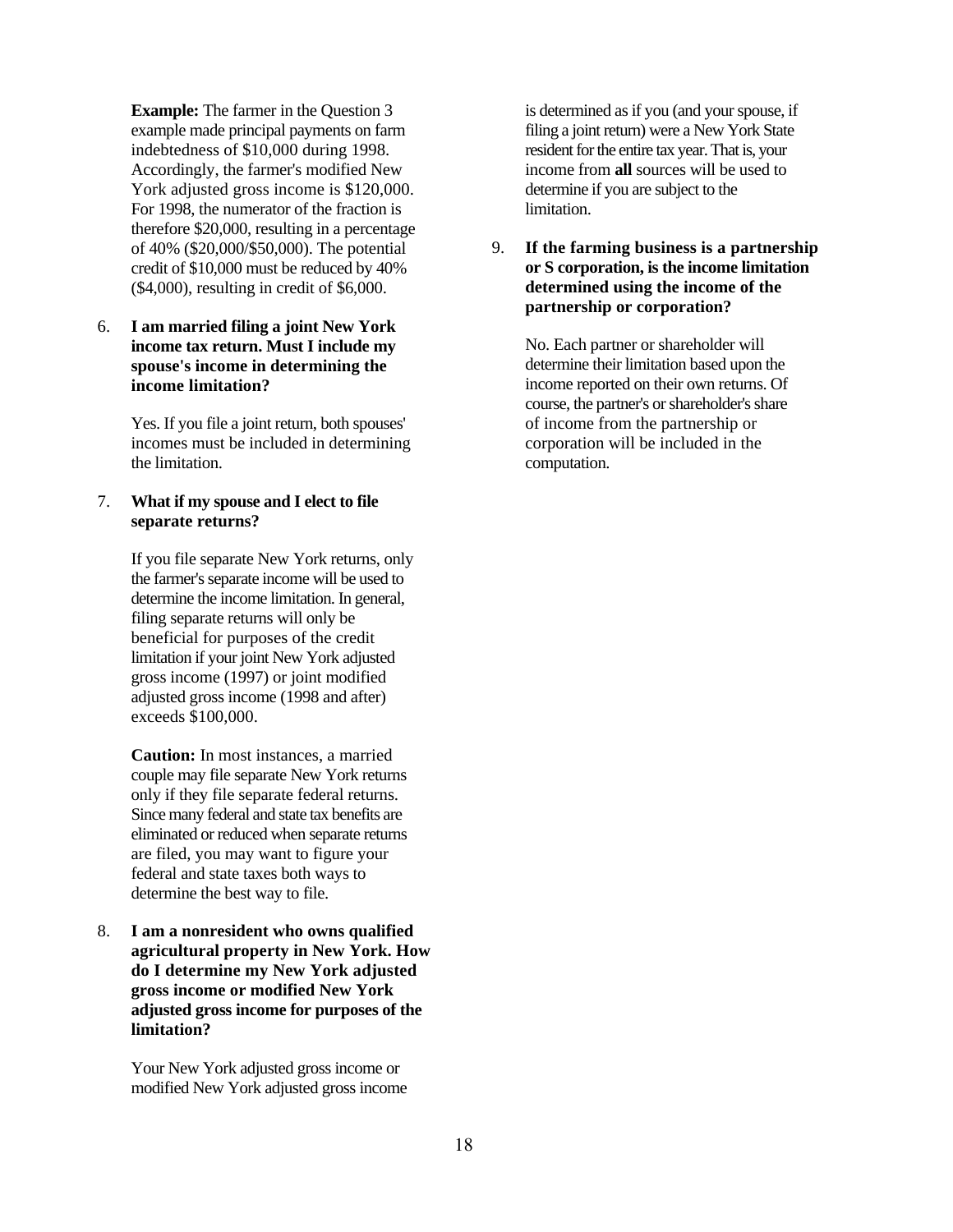## **Part VII: Credit Recapture**

1. **Do I have to recapture all or part of the credit if my qualified agricultural property is converted to nonqualified use?**

> If qualified agricultural property is converted to nonqualified use, the following rules apply:

- -- No credit is allowed for the year in which the property is converted. This is true even though the property may have been qualified property for part of the year. No proration of the credit is permitted.
- -- If the conversion takes place before the end of the second tax year following the year in which you **first** claimed a credit, the entire credit claimed on the converted property in the two previous years must be added back in the year of the conversion.

If the property is converted after the end of the second tax year following the year in which the credit is first claimed, there is no recapture and no addback is made.

**Example 1:** A farmer first claims the credit for tax year 1997. On August 1, 1999, all the farmer's qualified property is converted to nonqualified use. In this instance, no credit will be allowed for 1999, and the entire amount of the credits claimed for 1997 and 1998 must be added back in 1999.

**Example 2:** A farmer first claims the credit for tax year 1997. On June 1, 2000, the entire property is converted to nonqualified use. In this instance, no credit is allowed for the year 2000. However, since the conversion takes place after the end of the second year (1999) following the year in which the credit was first claimed (1997), the farmer is not required to add back the credit claimed in previous years.

#### 2. **What constitutes a conversion to nonqualified use?**

Conversion means an outward or affirmative act changing the use of agricultural land. The idling, nonuse or sale of the land is not by itself a conversion.

**Example 1:** A farmer sells 100 acres of land to a developer. The developer actually builds a housing development on the land, and as a result the land is no longer used for agricultural production. This would be considered a conversion to nonqualified use.

**Example 2:** A farmer discontinues farming, but continues to hold the land for investment purposes. Neither the farmer nor anyone else uses the land for agricultural production. This would not constitute a conversion to nonqualified use. Note: Even though this is not a conversion, the farmer cannot claim a credit in years after the year farming operations discontinue because the land is no longer used for agricultural production. However, if the individual qualifies as an eligible farmer in the last year of operation, the individual may claim the credit for that last year.

**Example 3:** You sell your qualified agricultural property to another person. That person continues to use the property for agricultural production. No recapture is required as long as the property continues to be used for agricultural production, and you may also claim the credit for your share of the taxes paid in the year of sale, if you continue to qualify as an eligible farmer for that year. However, if the property is converted before the end of the second year after **you** first claimed the credit, recapture would be required. In addition, the person who purchased the property will also have to recapture the credit he claimed on the property if the conversion takes place before the end of the second year after he claimed the credit.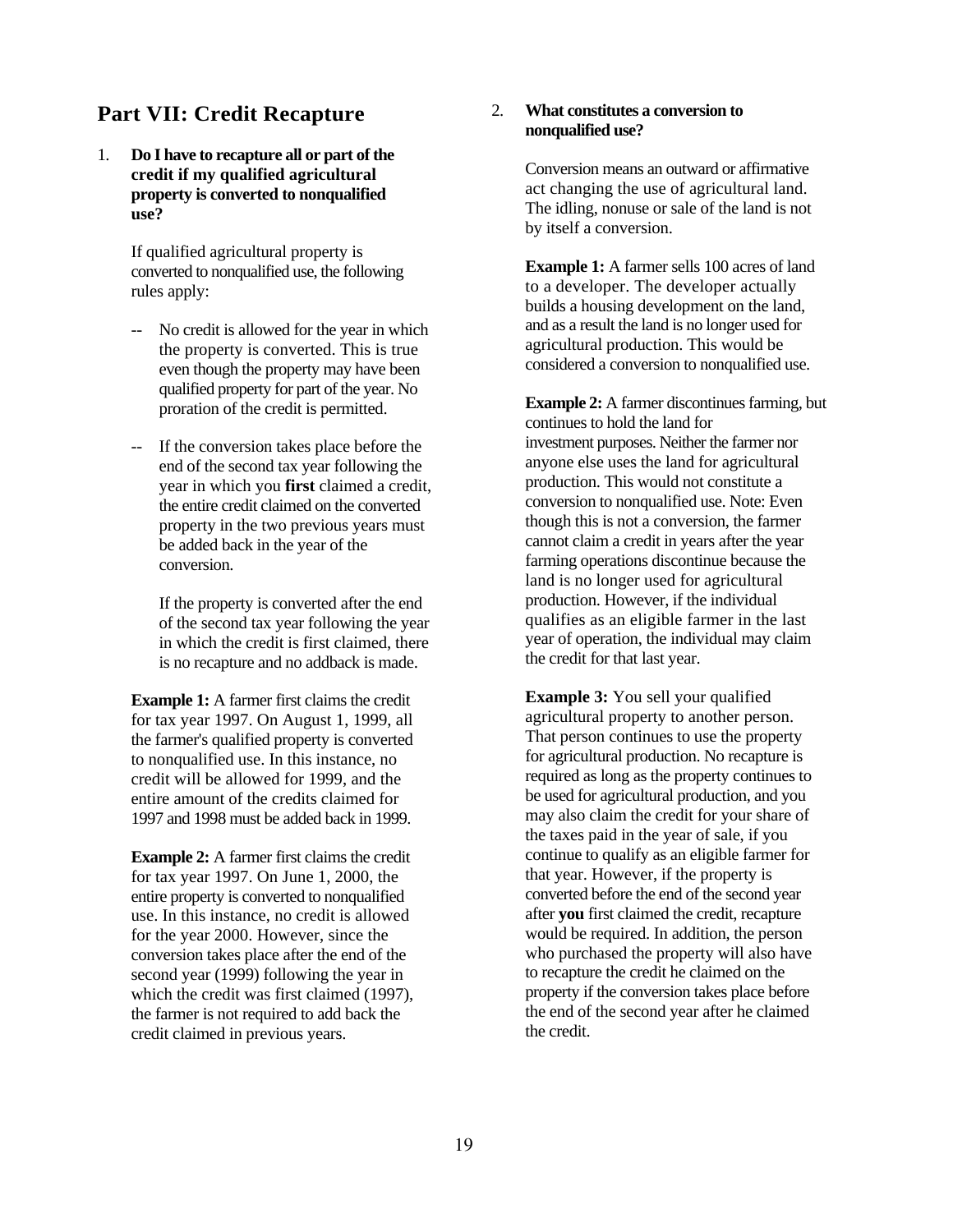#### 3. **What if I convert only a part of my qualified agricultural property?**

If you convert only a part of your qualified agricultural property, the following rules apply:

- -- In the year of conversion, no credit will be allowed for the portion of the property converted.
- -- If the conversion takes place before the end of the second year following the year in which you first claimed the credit, the credit allowed on the converted property for the previous tax years must be added back in the year of conversion.

#### 4. **How do I determine the amount of credit allowed in prior years on the part of the property that is converted?**

The amount of credit that must be recaptured is that portion of the credit that bears the same ratio to the total credit as the amount of land converted bears to the total amount of qualified land before the conversion.

**Example:** You own 500 acres of qualified agricultural property and convert 100 acres of that property during the recapture period. You must recapture (add back) one-fifth (100/500) of the credit claimed for the previous years.

#### 5. **How do I determine the taxes paid on my remaining qualified property when only a portion of the land is converted?**

If you continue to own the property after the conversion to nonqualified use, and the taxes on the converted property are included as part of your total tax bill (i.e., the converted property is not on a separate deed), you may allocate the total taxes to the converted land on the basis of the amount of acreage converted to total acreage covered by the tax bill.

If the converted land is sold, the closing documents will show the amount of school taxes reimbursed to you by the buyer. You

must reduce your current year's tax paid by the amount of these reimbursed taxes in determining the credit.

6. **Are there any exceptions to the recapture rule even though a conversion may have taken place?**

> Yes. Recapture is **not** required if the property is converted to nonqualified use by reason of an "involuntary conversion." An involuntary conversion is a conversion because of casualty or natural disaster, theft, or by condemnation (or by agreement under a threat of condemnation), such as when a governmental agency takes your land under the eminent domain rules.

**Example:** The state takes by eminent domain 20 acres of your farmland to be used for a new highway. The condemnation is an involuntary conversion and no recapture is required. However, you may not claim the credit for that land in the year of the conversion.

7. **I qualified for the credit in 1997. In 1998, I still farm the same land, but I do not qualify for the credit because I do not meet the gross income test or because my income exceeds the credit limitation amount. Am I required to recapture any part of the credit claimed in 1997?**

No. This is not considered a conversion, and no credit recapture is required.

8. I **am a partner in a partnership (or a shareholder of a New York S corporation) that owns qualified agricultural property. In the previous year, I claimed my share of the credit attributable to the partnership (or corporation). In the current year, I sell my interest in the partnership or my stock in the corporation. Is this sale considered a conversion requiring recapture?**

No. The sale by itself is not a conversion provided the partnership or corporation continues to use the land for agricultural production.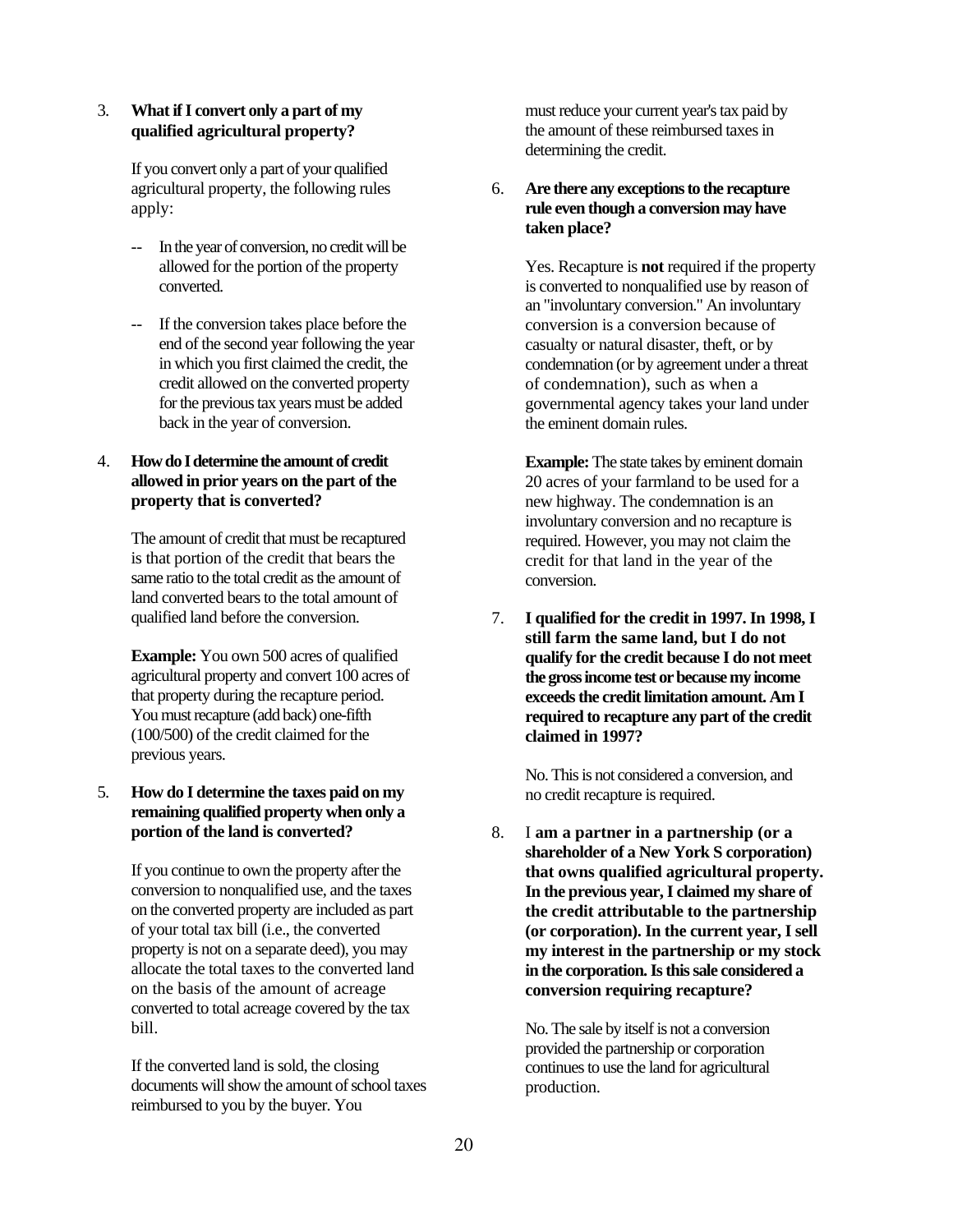## **Part VIII: Disallowance of**  *Deduction* **for School Taxes**

1. **I deduct my school taxes on agricultural property as an expense of doing business for federal income tax purposes. Do I have to make an adjustment for state income tax purposes since I am receiving a credit for all or part of those taxes?**

> Yes. You must include the amount of the credit in your New York adjusted gross income or entire net income in the tax year following the year for which the credit is allowed. For example, for tax year 1997 you claim a farmers' school tax credit of \$5,000. You must include the \$5,000 in your New York adjusted gross income or entire net income for tax year 1998.

## **Part IX: Estates and Trusts and Their Beneficiaries**

1. **Can an estate or trust that is engaged in the business of farming claim the credit on its fiduciary income tax return?**

> Yes, provided the estate or trust is an eligible farmer. However, if an estate or trust distributes all or part of its income currently, its acres of qualified agricultural property and eligible taxes must be allocated entirely or in part to its beneficiaries.

#### 2. **How does the estate or trust allocate its acres of qualified agricultural property and eligible taxes among itself and the beneficiaries?**

If the estate or trust does not distribute any of its income currently (i.e., the trust is an accumulating trust), then the entire amount of acres of qualified agricultural property and eligible taxes is allocated to the estate or trust and is used to compute the estate's or trust's credit.

If the estate or trust distributes all or part of its income currently, the acres of qualified agricultural property and eligible taxes must be allocated between the estate or trust and its beneficiaries. These amounts are allocated on the same basis as the income of the estate or trust is allocated.

**Example:** A trust distributes 75% of its income to the beneficiaries and retains the other 25%. The trust would allocate 75% of its acres of qualified agricultural property and eligible taxes to the beneficiaries and 25% to itself. If the trust qualifies as an eligible farmer, it computes its credit based on its 25% share of acres and taxes. In addition, if the beneficiaries individually qualify as eligible farmers, they will compute their credit based on their 75% share of the acres and taxes. (For the base acreage amounts applicable to estates and trusts and their beneficiaries, see Part V, Question 8).

**Note:** Any beneficiary who qualifies as an eligible farmer may claim the credit based upon his or her share of acres and taxes, even if the estate or trust or some of the other beneficiaries do not qualify to claim the credit on their share. Likewise, the estate or trust, if it qualifies as an eligible farmer, may claim the credit on its share of acres and taxes even if the beneficiaries do not qualify to claim the credit on their shares.

#### 3. **How does an estate or trust determine if it is an eligible farmer?**

An estate or trust uses the same rules applicable to individual farmers. (See Part II.)

#### 4. **How does an estate or trust compute its New York adjusted gross income for purposes of the credit limitation based on income?**

The New York adjusted gross income of an estate or trust is its federal adjusted gross income increased or decreased by its net share of New York addition and subtraction modifications. For more information, see the Form IT-205-I, *Instructions for Form IT-205, Fiduciary Income Tax Return.*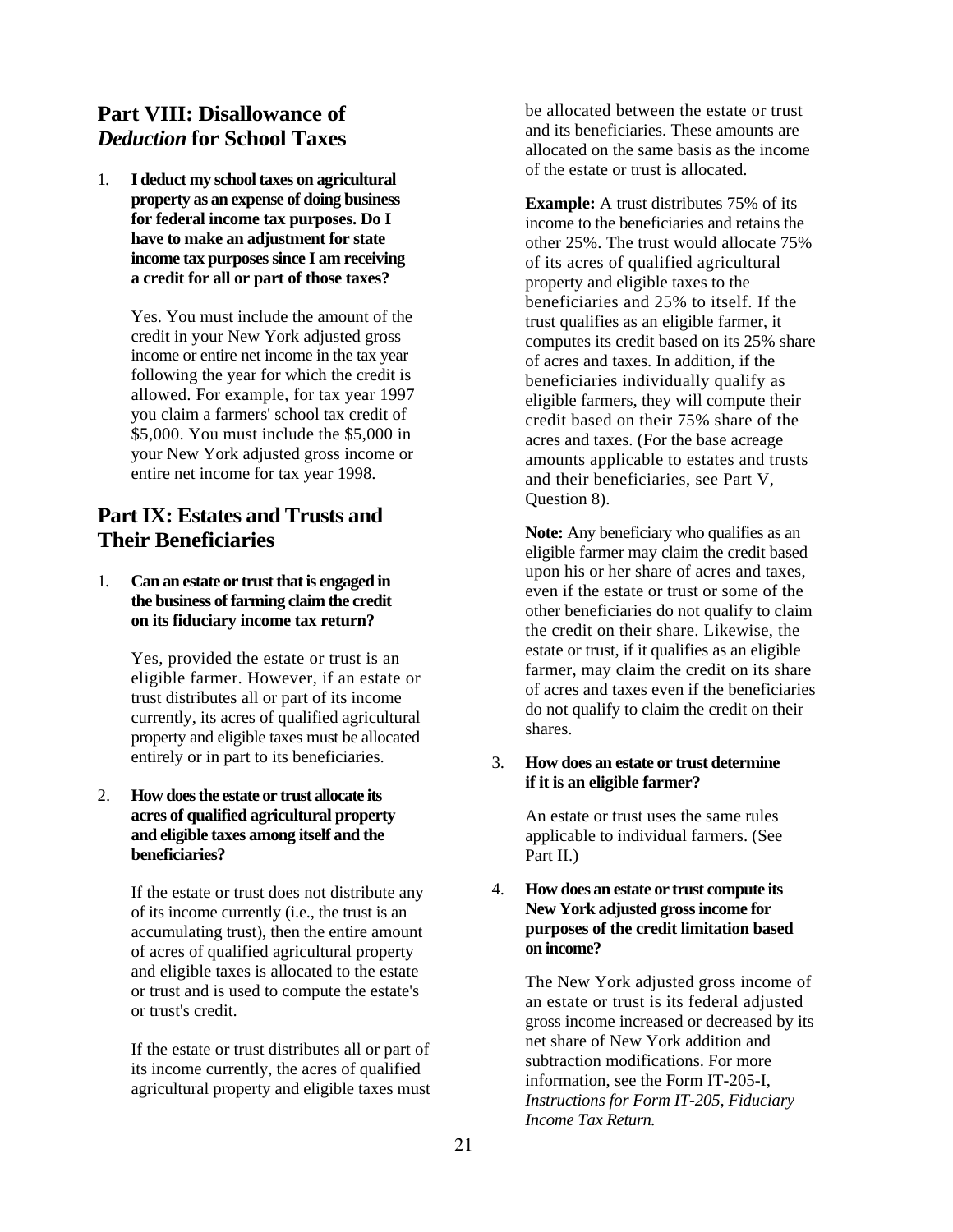## **Appendix A Federal Gross Income for Individuals**

Federal gross income from all sources for individuals is the sum of the following:

- 1) Wages, salaries, tips, etc.
- 2) Taxable interest.
- 3) Dividends.
- 4) Taxable refunds of state and local taxes.
- 5) Alimony received.
- 6) Gross business income from federal Schedule C.
- 7) Gross receipts from federal Schedule C-EZ.
- 8) Capital gains from federal Schedule D. Include only short and long-term gains. You cannot net losses against the gains. However, reduce your total gains reported on Schedule D by the amount of any gains from partnerships, S corporations, estates and trusts, and gain from Form 4797 that are reported on Schedule D.
- 9) Gains on sales of business property from federal Form 4797. You cannot offset losses against the gains.
- 10) Taxable IRA distributions, pensions, annuities and social security benefits.
- 11) Gross rental income from federal Schedule E. This is the total rents received before any deduction for expenses.
- 12) Gross royalty income from federal Schedule E.
- 13) Your taxable net income from an estate or trust from federal Schedule E.
- 14) Income from a REMIC reported on federal Schedule E.
- 15) Gross farm rental income from federal Form 4835.
- 16) Gross farm income from federal Schedule F.
- 17) Your distributive share of gross income from a partnership or limited liability company treated as a partnership for federal tax purposes.
- 18) Your pro-rata share of gross income from an S corporation
- 19) Unemployment compensation
- 20) "Other income" reported on federal From 1040, not reported with any of the items listed above.

## **Appendix B Federal Gross Income** *From Farming* **for Individuals**

- 1) Gross farm income from federal Schedule F.
- 2) Gross farm rents from federal Form 4835.
- 3) Your distributive share of a partnership's gross income from farming. A partnership includes a limited liability company that is treated as a partnership for federal income tax purposes.
- 4) Your share of distributable net income from farming of an estate or trust.
- 5) Your pro-rata share of an S corporation's gross income from farming.
- 6) Gains (not losses) from sales of draft, breeding, dairy or sporting livestock shown on federal Form 4797. (Note: Gains from the sale of farm equipment or farm real estate are not includable in gross income from farming even though those gains may be reportable on Form 4797.)

For tax years beginning in 1998 and after, gross income from farming also includes:

- 7) Gross income from the production of maple syrup and cider, to the extent that income is not included in items 1-6 above.
- 8) Gross income from the sale of wine from a licensed farm winery as provided for in Article 6 of the Alcoholic Beverage Control Law.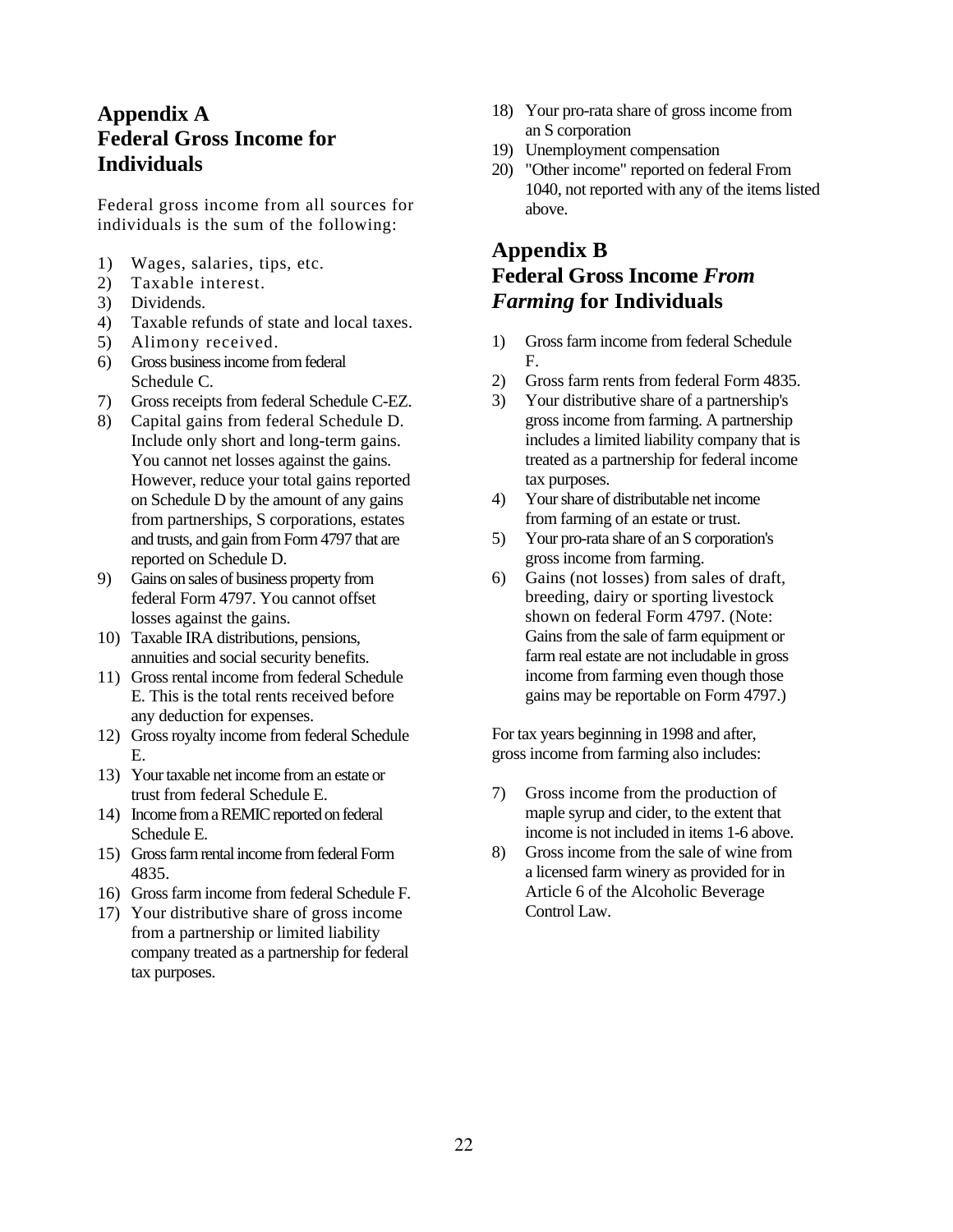## **Appendix C Federal Gross Income for Corporations**

Federal gross income from all sources for a corporation is the sum of the following:

- 1) Gross profit from federal Form 1120 or 1120-A.
- 2) Dividends, interest, gross rents and gross royalties from federal Form 1120 or 1120-A.
- 3) Long and short term capital gains from Schedule D (Form 1120). Include only gains from Schedule D. Losses cannot be netted against gains. Do not include any gain included in Schedule D that was carried forward from federal Form 4797.
- 4) Other income (not loss) includable on federal Form 1120 or 1120-A (do not include the corporation's share of income from a partnership).
- 5) The corporation's share of the gross income from a partnership or limited liability company treated as a partnership.
- 6) Gains from federal Form 4797. You cannot offset losses against gains.

## **Appendix D Federal Gross Income** *From Farming* **for Corporations**

1) Gross receipts, less cost of goods sold, attributable to farming activities.

- 2) Gross rents from the rental of qualified agricultural property (including land and buildings), provided the terms of the rental satisfy the conditions described in Part II, Question 5.
- 3) The corporation's share of partnership gross income from farming. A partnership includes a limited liability company treated as a partnership for federal tax purposes.
- 4) Gains (not losses) from sales of draft, breeding, dairy or sporting livestock shown on federal Form 4797. (Note: Gains from the sale of farm equipment or farm real estate is not gross income from farming, even though gains may be reportable on Form 4797.)

For tax years beginning in 1998 and after, gross income from farming also includes:

- 5) Gross income from the production of maple syrup and cider, to the extent that income is not included in Items 1-4.
- 6) Gross income from the sale of wine from a licensed farm winery as provided for in Article 6 of the Alcoholic Beverage Control Law.

**Note:** A corporation that has both farm and non-farm income may find it helpful to complete a pro-forma federal Schedule F to determine its gross receipts, less cost of goods sold, from farming.